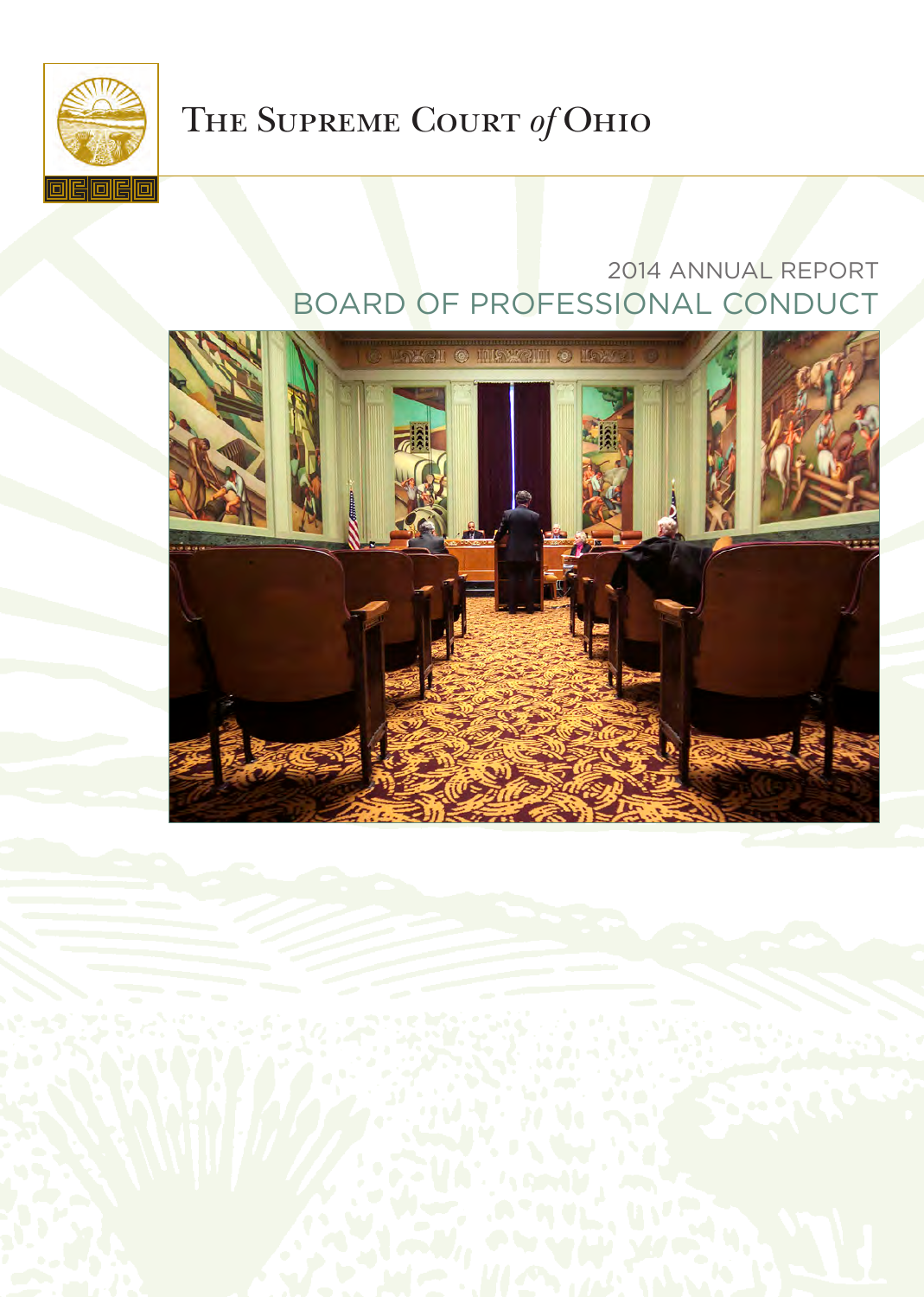## TABLE OF CONTENTS

- Board Members
- Board Staff
- Board Responsibilities
- 2014 Overview
- Adjudicatory Responsibilities
- Budget & Audit
- Education & Outreach
	- Advisory Opinions
	- Compliance & Training
- Technology
- Rules Committee
- Conclusion
- Appendices
	- A) Disciplinary Flowchart
	- B) Case Disposition Index
	- C) Budget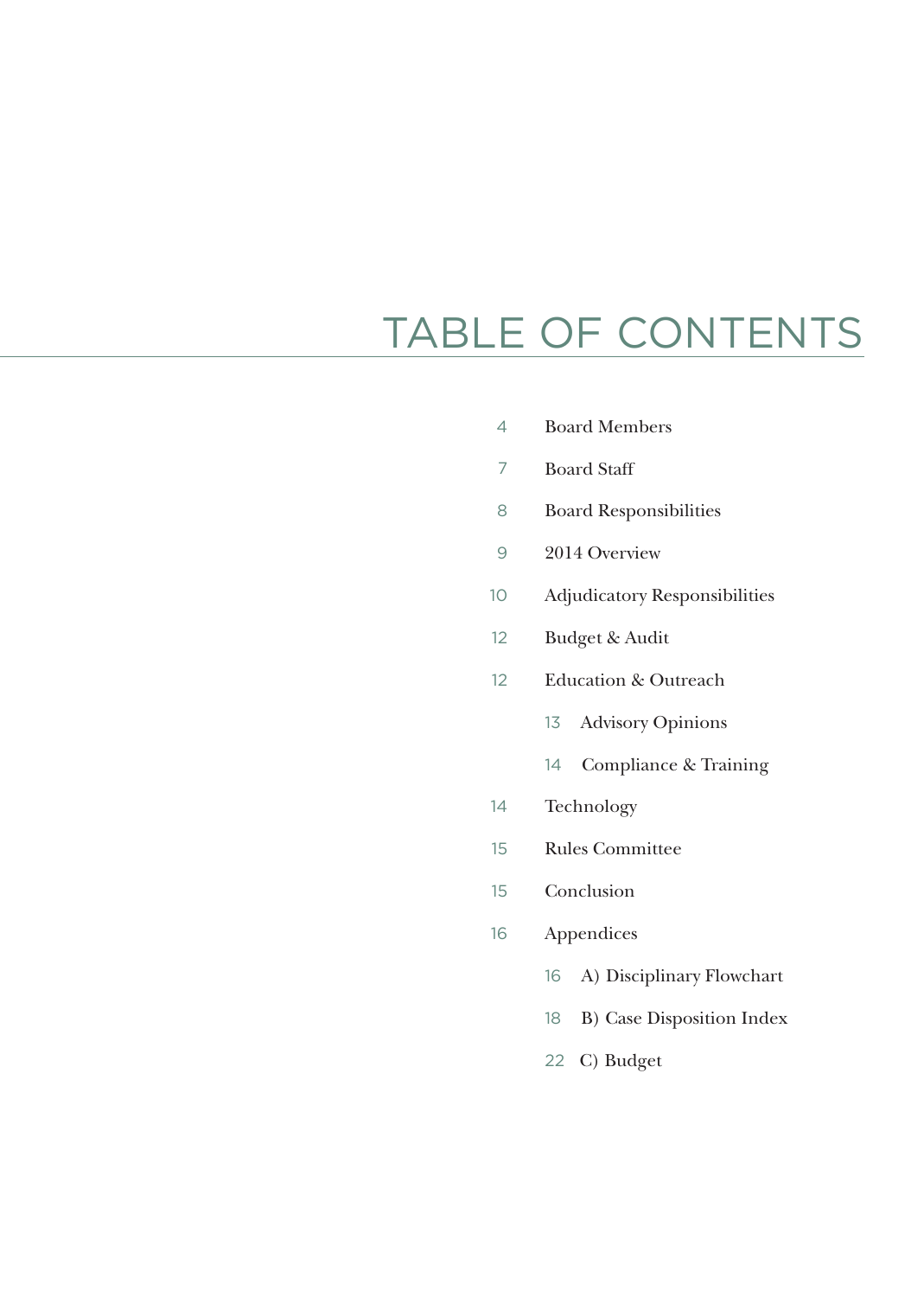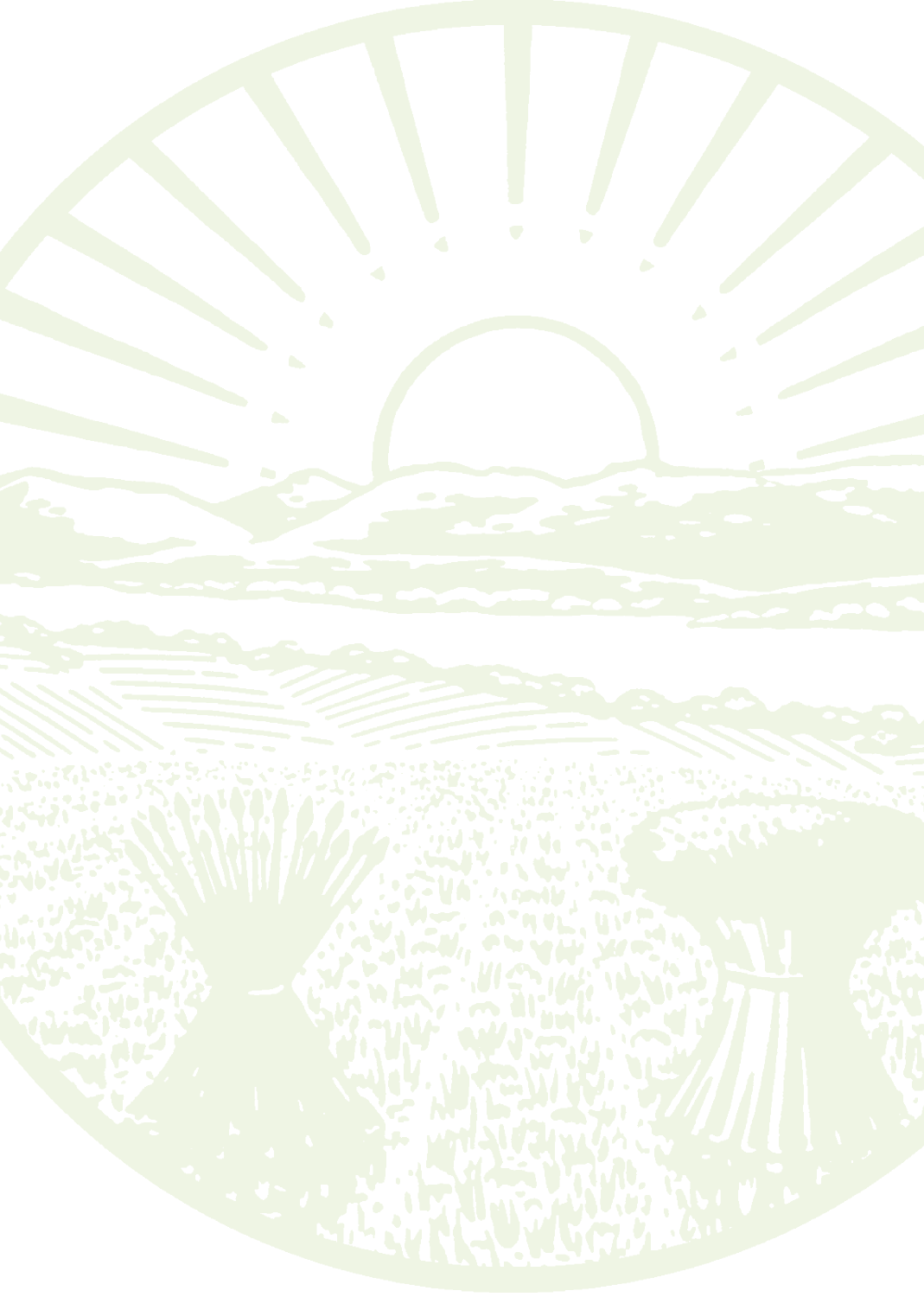Dear Chief Justice O'Connor and Justices of the Supreme Court:

Pursuant to Rule V of the Supreme Court Rules for the Government of the Bar of Ohio, I respectfully submit the 2014 Annual Report of the Board of Professional Conduct of the Supreme Court of Ohio.

In 2014, the board disposed of 84 cases, including 53 case reports filed with the Supreme Court. The board received a total of 109 new cases and referrals from the Supreme Court, and ended 2014 with 73 active cases pending on its docket.

The board issued four formal advisory opinions, and the board's legal staff authored 11 staff letters, responded to approximately 2,000 telephone and email inquiries from lawyers, judges, and judicial candidates, and made 25 presentations at continuing education seminars and to other groups.

The board achieved a 15 percent reduction in internal operating expenses compared to the previous fiscal year. Since fiscal year 2011, the board has reduced its operating expenses by 31.8 percent, or more than \$287,000.

The board completed a two-year review of the rules and regulations governing the disciplinary process and presented its final recommendations to the Supreme Court in August. Following approval of these amendments in November, the board undertook a comprehensive effort to educate interested parties about the content of these amendments and to alter its processes in advance of the Jan. 1, 2015 effective date.

Board commissioners and staff work each day to perform the duties entrusted to us by the Supreme Court in a prompt, fair, and efficient manner and to honorably serve the public and legal profession. This report reflects the manner in which we executed our responsibilities in 2014.

Sincerely,

Richard A. Dove, Esq. **Director**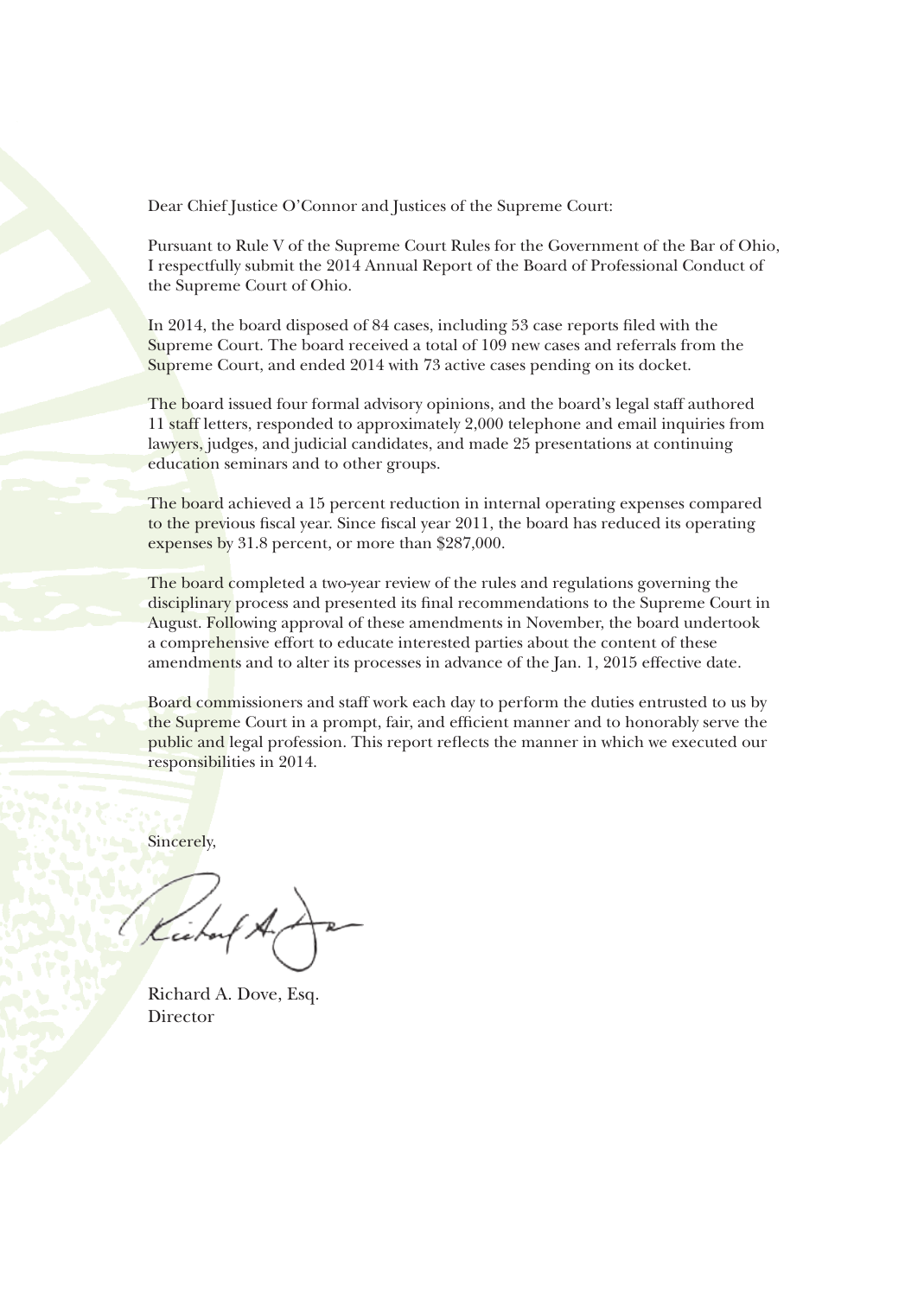## BOARD MEMBERS

The board consists of 28 commissioners who are appointed by the Supreme Court from throughout the state. The membership includes nonlawyer professionals, trial and appellate judges, and lawyers who are sole practitioners, members of law firms, or in public service.



#### CHAIRMAN

**David E. Tschantz** served a second term as chairman in 2014. Chairman Tschantz is an insurance executive in Wooster and has been a board member since 2007.



#### VICE-CHAIRMAN

**Paul M. De Marco** served his second term as vice-chairman and also chaired the Advisory Opinion Committee. Vice-Chairman De Marco is a founding member of the Cincinnati firm of Markovits, Stock & De Marco.

ROW 1 (L to R): D. Allan Asbury, *Senior Counsel*; Faith Long, *Administrative Secretary*; Richard A. Dove, *Director*; Heidi Wagner Dorn, *Counsel*; Patricia A. Wise; Janica Pierce Tucker; David E. Tschantz, *Chair*; Paul M. De Marco, *Vice-Chair*; Teresa Sherald; Hon. Karen Lawson; Michele Pennington, *Deputy Clerk*; and Hon. Matthew McFarland.

ROW 2 (L to R): Lisa A. Eliason; Hon. John Willamowski; Keith Sommer; Alvin R. Bell; Hon. Robert Ringland; Hon. John Wise; Patrick L. Sink; Hon. Ashley Pike.

ROW 3 (L to R): Robert B. Fitzgerald; Robert L. Gresham; Roger S. Gates; Hon. William Klatt; McKenzie K. Davis; David L. Dingwell; Lawrence A. Sutter III; Sanford Watson; and William J. Novak.

NOT PICTURED: Jeff Davis; Lawrence R. Elleman; Sharon L. Harwood; and John A. Polito.



**Alvin R. Bell** is retired educator from Findlay. Commissioner Bell has served as a public member of the board since 2007 and served on one of the two probable cause panels.

**Jeff Davis** was appointed to the board in 2014 as a public member from Columbus. Commissioner Davis is government relations director for the Ohio Provider Resource Association.

**McKenzie K. Davis** is a Columbus lawyer specializing in government relations. Commissioner Davis served on the Budget and Personnel Committee and as an alternate member of a probable cause panel.

**David L. Dingwell** is a partner in the Canton law firm of Tzangas, Plakas & Mannos. Commissioner Dingwell completed his first term on the board and chaired a probable cause panel.

**Lisa A. Eliason** was appointed to the board as a lawyer member from the Fourth Appellate District. Commissioner Eliason is the chief city prosecutor in Athens.

**Lawrence R. Elleman** is a retired partner with the Cincinnati law firm of Dinsmore & Shohl. A former board chairman, Commissioner Elleman is serving his third term on the board and chaired the Rules Committee.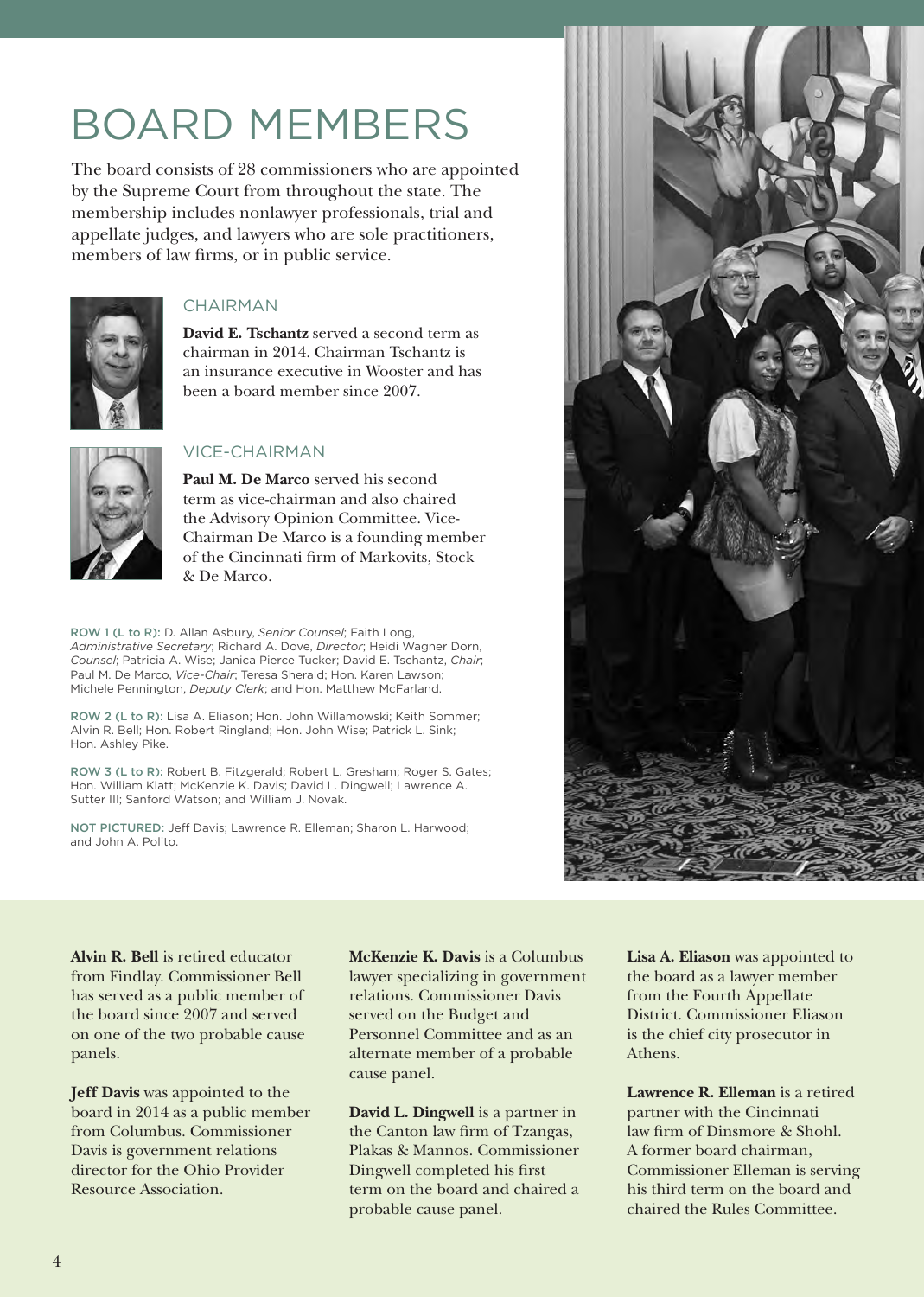

**Robert B. Fitzgerald** is a partner in the Lima law firm of Fitzgerald, Reese & Van Dyne. Commissioner Fitzgerald was appointed to the board in 2013 and served on the Advisory Opinion Committee.

**Roger S. Gates** is assistant prosecuting attorney in Butler County. Commissioner Gates is serving his third term on the board and was a member of the Rules Committee.

**Robert L. Gresham** was appointed to a three-year term in 2012 and served on the Advisory Opinion Committee. Commissioner Gresham is a lawyer in the Dayton office of Freund, Freeze & Arnold.

**Sharon L. Harwood** is a lawyer with the Fisher-Titus Medical Center in Norwalk. Commissioner Harwood is serving her second term on the board and was a member of a probable cause panel.

**Hon. William A. Klatt** was

appointed to the board as a judge member from Franklin County. He has been a judge on the Tenth District Court of Appeals since 2002.

**Hon. Karen Lawson** was appointed to the board in 2014, and she has served on the Lake County Court of Common Pleas, Juvenile Division since 2009.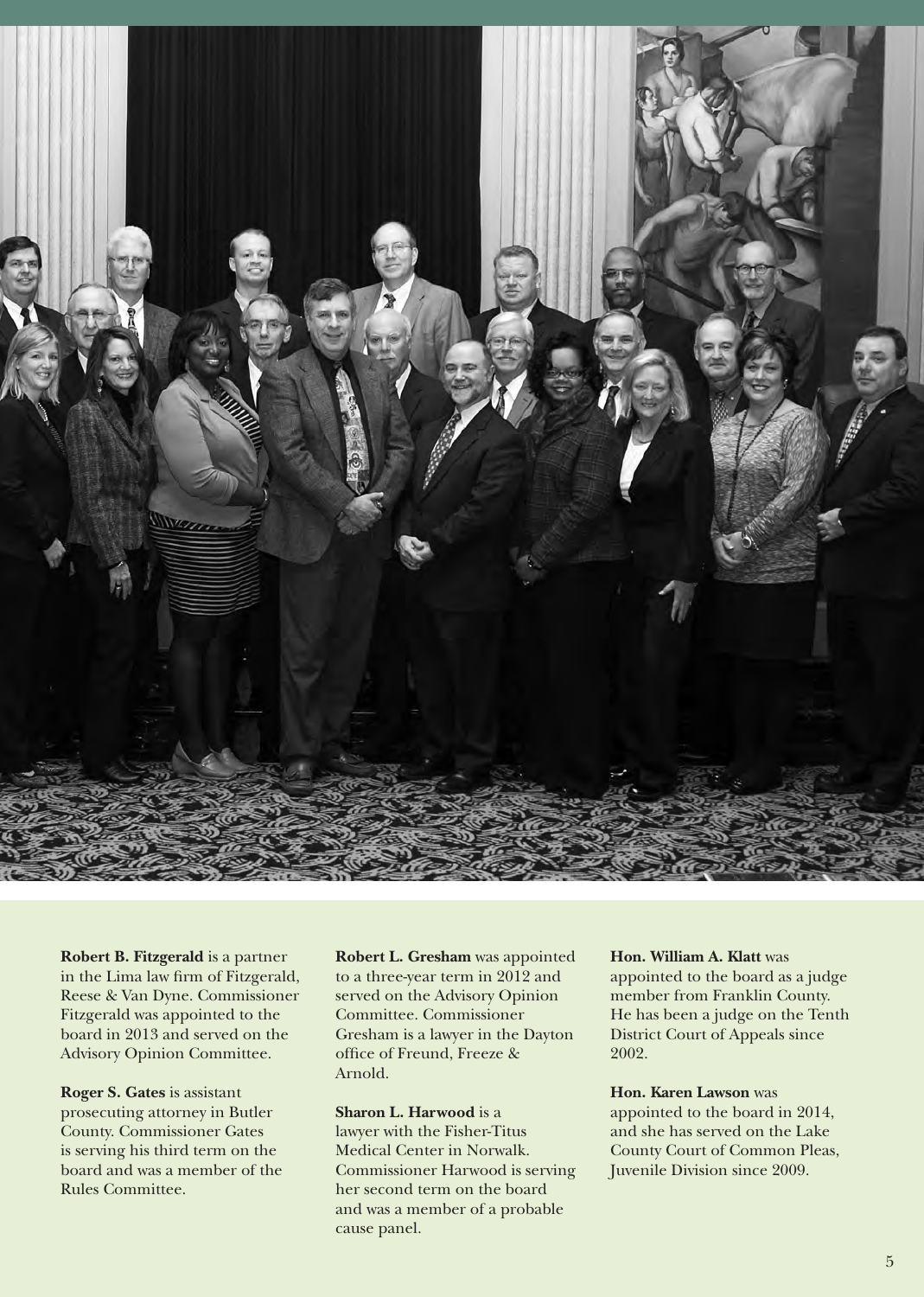**Hon. Matthew McFarland** is a judge on the Fourth District Court of Appeals and is serving his first term on the board. Judge McFarland is a member of the Advisory Opinion Committee.

**William J. Novak** is the managing partner of the Cleveland firm of Novak, Pavlik & Deliberato. Commissioner Novak is serving his third term on the board.

**Hon. Ashley Pike** was appointed to the board in 2012 and was a member of the Advisory Opinion Committee. Judge Pike has served on the Columbiana County Court of Common Pleas since 1991.

**John A. Polito** is a Cleveland lawyer, who has been a member of the board since 2010 and chaired one of the probable cause panels.

**Hon. Robert Ringland** was a trial judge in Clermont County for 32 years and has served on the Twelfth District Court of Appeals since 2009. Judge Ringland chaired the Budget and Personnel Committee.

**Teresa Sherald** is the president and CEO of Diversity Search Group. Commissioner Sherald is in her first term on the board and served on the Budget and Personnel Committee.

**Patrick L. Sink** is a former law enforcement officer and is the business manager for Local 18 of the International Union of Operating Engineers in Cleveland. Commissioner Sink has served on the board since 2006 and was a member of the Rules Committee.

**Lawrence A. Sutter III** is a lawyer with the Cleveland firm of Sutter O'Connell. Commissioner Sutter was a member of a probable cause panel.

**Keith Sommer** is a sole practitioner in Martins Ferry. Commissioner Sommer has served two terms on the board and was a member of the Rules Committee.

**Janica Pierce Tucker** is a labor and employment law attorney in the Columbus firm of Taft, Stettinius & Hollister. Commissioner Pierce Tucker completed her second term on the board and served on a probable cause panel.

**Sanford Watson** is a partner with the Cleveland firm of Tucker, Ellis and formerly served as public safety director for the city of Cleveland. Commissioner Watson served on the Advisory Opinion Committee and has been a commissioner since 2011.

**Hon. John Willamowski** serves on the Third District Court of Appeals. He completed his first term on the board and was a member of the Rules Committee.

**Hon. John W. Wise** has served on the Fifth District Court of Appeals since 1995, served as a trial judge for five years, and was a private practitioner for 10 years. Judge Wise has been a commissioner since 2012 and served on the Budget and Personnel Committee.

**Patricia A. Wise** is a partner with the firm of Niehaus, Wise & Kalas where her practice focuses on labor and employment law.

# FORMER COMMISSIONERS

Former commissioners lend invaluable experience and service to the board by completing cases assigned to them prior to the expiration of their terms of office, assisting the board in considering default judgment matters, and reviewing and adjudicating expedited judicial campaign matters. The board recognizes the continuing contributions of the following former commissioners in 2014:

**Martha Butler Clark**, **Judge Otho Eyster**, **Judge Lee Hildebrandt**, **Steve Rodeheffer**, and **Judge Beth Whitmore** completed hearings in several cases and presented reports to the board in 2014.

**Bernard Bauer** served as a master commissioner to rule on a default judgment motion and also chaired a panel to conduct probable cause reviews of judicial campaign grievances.

**Judge Thomas Bryant** and **Jean McQuillan** conducted probable cause reviews of judicial campaign grievances.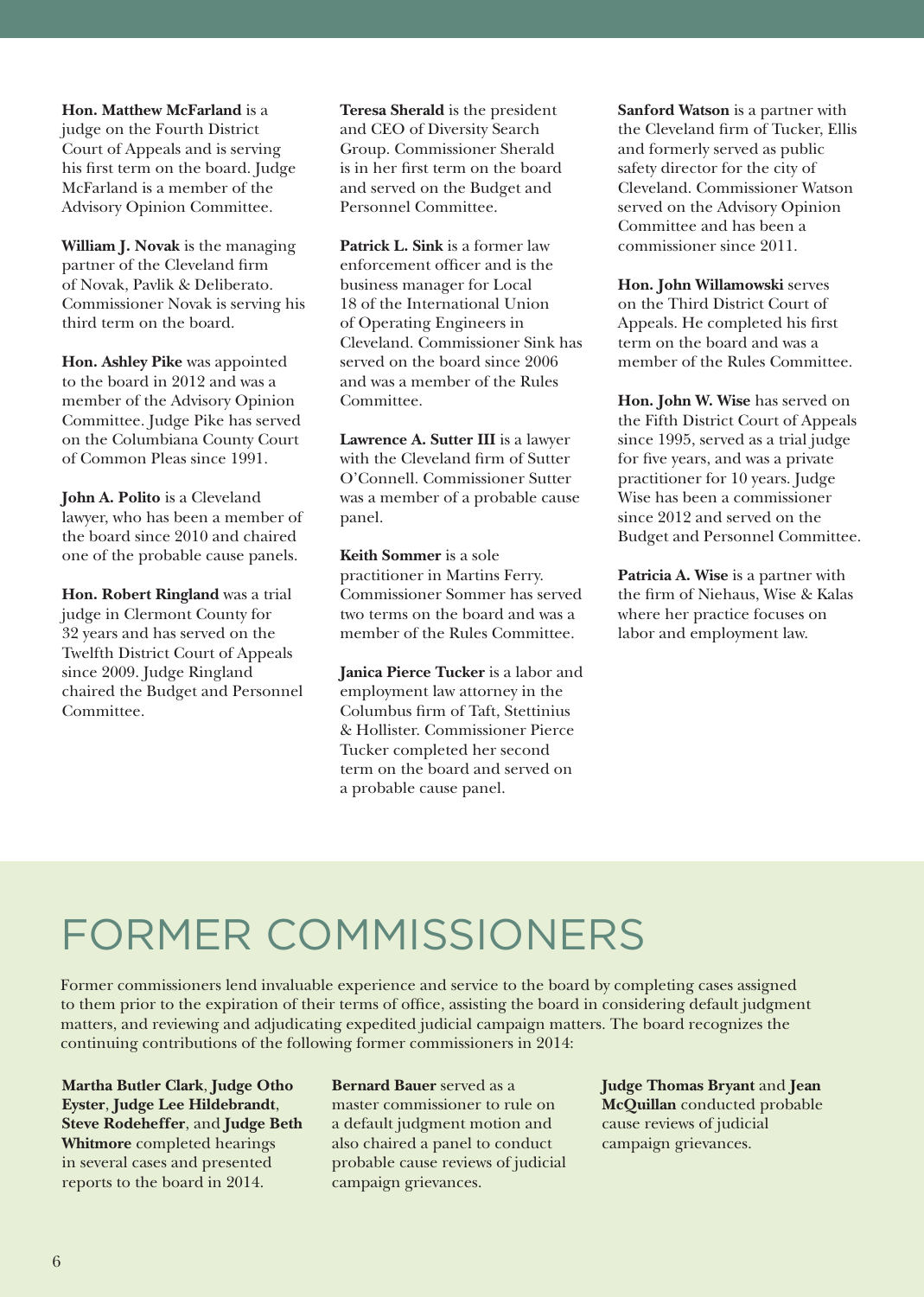## BOARD STAFF

The board staff consists of four full-time positions and one part-time position. The director is the board's chief legal, administrative, and fiscal officer and is appointed by and serves at the pleasure of the board. The director is responsible for employing staff to assist the board in executing its responsibilities. Staff positions include a senior counsel, a part-time counsel, deputy clerk, and administrative secretary.

#### Richard A. Dove | Director of the Board

Mr. Dove was named the third full-time secretary and director in 2011 and is the board's chief legal, administrative, and fiscal officer. Prior to joining the board, he served for more than 22 years on the administrative staff of the Supreme Court. Mr. Dove is recognized in Ohio and nationally for his work in the area of judicial ethics, with a focus on judicial campaign conduct. In 2014, he was elected as president-elect of the National Council of Lawyer Disciplinary Boards, and he serves on the NCLDB board of directors. In 2014, Mr. Dove received the Ohio Center for Law-Related Education Founders' Award in recognition of his more than 20 years of volunteer participation in the field of law-related education. Mr. Dove is a graduate of Wittenberg University and Capital University Law School and is admitted to practice in Ohio, the U.S. District Court for the Southern District of Ohio, and the U.S. Supreme Court.

#### Michelle A. Hall | Senior Counsel (January-May)

Ms. Hall served as senior counsel to the board from June 2011 through May 2014. Ms. Hall's professional career includes assignments as attorney services counsel and secretary to the Board on the Unauthorized Practice of Law, an administrative hearing examiner, and assistant attorney general for the state of Ohio. During her three-year tenure with the board, Ms. Hall significantly enhanced education and compliance efforts and served as liaison to the Advisory Opinion Committee.

#### D. Allan Asbury | Senior Counsel (September-December)

Mr. Asbury joined the board staff in September after more than nine years on the administrative staff of the Supreme Court, the last five of which he served as administrative counsel in the Office of the Administrative Director. Mr. Asbury's experience includes 12 years as an associate counsel and senior employment and labor counsel for a regional transit authority. Mr. Asbury's primary duties include researching and drafting advisory

opinions, providing ethics advice to Ohio judges, lawyers, and judicial candidates, and assisting in the board's ethics education efforts. Mr. Asbury received his undergraduate and law degrees from Capital University. He is admitted to practice in Ohio and the U.S. District Court for the Southern District of Ohio.

#### Heidi Wagner Dorn | Counsel

Ms. Dorn joined the board staff in February after serving more than three years as an assistant attorney general for the state of Ohio. Ms. Dorn's experience includes three years in private practice and three years as a magistrate and staff attorney for the Delaware County Court of Common Pleas. Ms. Dorn conducts legal research for commissioners, provides ethics advice to Ohio judges, lawyers, and judicial candidates, and assists in the review and preparation of advisory opinions. Ms. Dorn is a graduate of the University of Dayton and Capital University Law School. She is admitted to practice in Ohio, Michigan, and the U.S. District Court for the Southern District of Ohio, and is an accredited attorney with the Department of Veterans Affairs.

#### Michele L. Pennington | Deputy Clerk

Ms. Pennington is responsible for processing case filings, maintaining the case docket and files, assisting commissioners in scheduling hearings, and assisting in the preparation of board meeting agendas, meeting materials, and minutes. She also provides fiscal support services, including the processing and payment of all invoices and reimbursement requests from commissioners and certified grievance committees and preparing monthly budget reports.

#### Faith Long | Administrative Secretary

Ms. Long provides clerical support to the board staff, prepares materials for review by the probable cause panels, prepares subpoenas, and maintains records of more than 1,800 financial disclosure statements filed annually by judges, magistrates, and judicial candidates.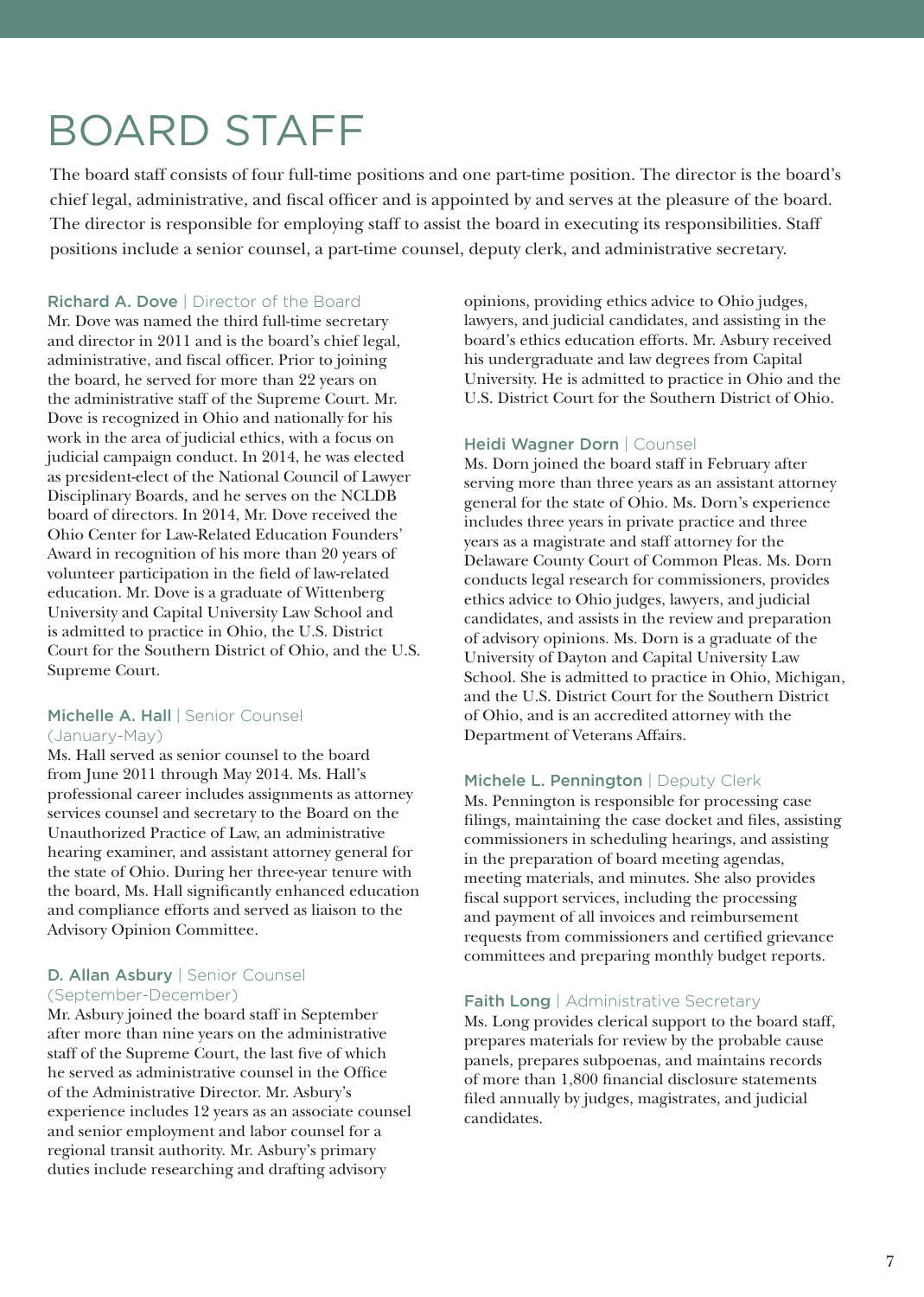

## RESPONSIBILITIES OF THE BOARD

n 1957, the Supreme Court establish<br>the Board of Commissioners on<br>Grievances & Discipline to assist the n 1957, the Supreme Court established the Board of Commissioners on Supreme Court in executing its plenary and constitutional responsibilities to regulate the practice of law in Ohio.

The board consists of 28 commissioners who are appointed by the Supreme Court from throughout the state. The membership includes nonlawyer professionals, trial and appellate judges, and lawyers who are sole practitioners, members of law firms, or in public service. The Supreme Court redesignated the board as the Board of Professional Conduct in late 2014.

The board derives its legal authority from Rule V of the Supreme Court Rules for the Government of the Bar of Ohio and Rules II and III of the Supreme Court Rules for the Government of the Judiciary of Ohio. The board's primary responsibility is to adjudicate allegations of professional misconduct on the part of lawyers and judges and make recommendations to the Supreme Court regarding the appropriate sanction to be imposed when a lawyer

or judge is found to have engaged in professional misconduct. The board also considers petitions from lawyers who are seeking reinstatement to the practice of law following indefinite or mental illness suspensions. In any one case, commissioners are asked to make factual findings, reach legal conclusions, and evaluate expert testimony from medical professionals and treatment providers. In crafting the appropriate sanction to be recommended to the Supreme Court, commissioners must often balance the competing interests of protecting the public, sanctioning a lawyer who has strayed from his or her professional obligations, and providing a path by which a suspended lawyer may return to the competent, ethical, and professional practice of law.

A flowchart that outlines the disciplinary process appears in *Appendix A* of this report.

The board also plays a significant role in promoting and enhancing compliance with the standards of professional ethics by members of the Ohio Bench and Bar. The board has authority to issue nonbinding advisory opinions regarding prospective or hypothetical application of the rules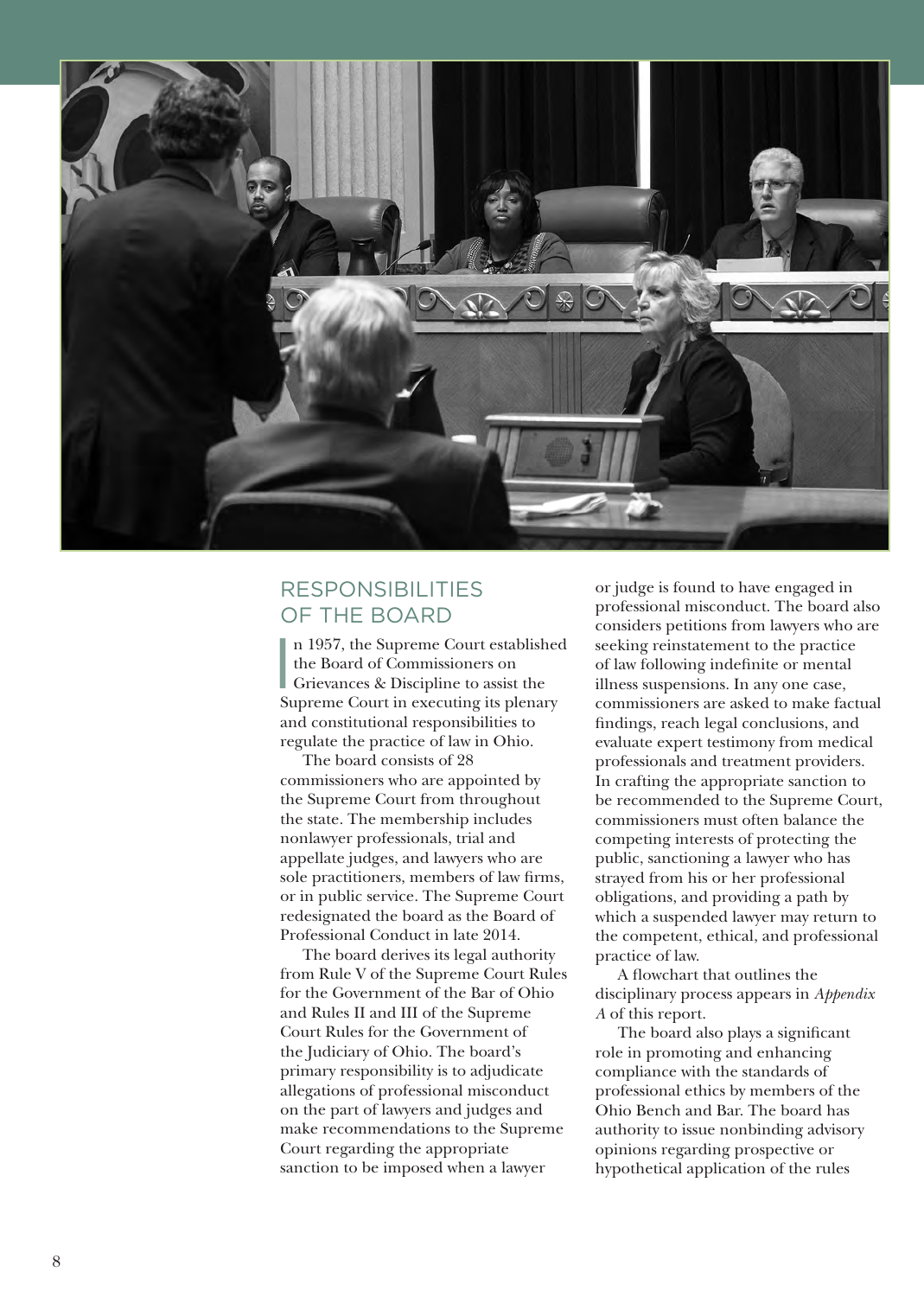governing the professional conduct of lawyers and judges. Board staff regularly make presentations at bar and judicial association meetings and continuing education seminars and respond daily to telephone and email inquiries from lawyers, judges, judicial candidates, the media, and members of the public.

Commissioners are assigned to one of five standing committees or panels that facilitate the adjudicatory and administrative responsibilities of the board. Two **probable cause panels** are responsible for reviewing the sufficiency of formal misconduct allegations and certifying new complaints to the board. The **Advisory Opinion Committee** considers requests for written advice on application of professional conduct standards and reviews draft advisory opinions prior to their presentation to the full board. The **Rules Committee** reviews and recommends proposed amendments to rules governing disciplinary procedures and the conduct of Ohio lawyers and judges. The **Budget and Personnel Committee** adopts an annual budget to fund the operation of the board and provide reimbursements to certified grievance committees and periodically reviews the performance of disciplinary counsel and the director.

### 2014 OVERVIEW

The Board of Professional Conduct carried out its primary responsibility of adjudicating disciplinary cases by disposing of 84 cases and placing another 11 cases on inactive status due to the certification of the respondent's default to the Ohio Supreme Court. The board saw a significant increase in new filings in 2014, opening 104 new cases, receiving two reinstatement petitions from the Supreme Court, and receiving three additional cases to adjudicate upon remand from the court. Due largely to the receipt and certification of 26 new complaints in December, the active pending caseload grew from 50 at the end of 2013 to 73 at the end of 2014.

The board continued its efforts to enhance the understanding of and compliance with professional ethics requirements by participating in 25 legal education seminars, issuing four formal advisory opinions, and responding to 11 other inquiries via staff letter. The legal staff of the board responded to approximately 2,000 telephone and email inquiries from lawyers, judges, and judicial candidates who sought information regarding compliance with the Rules of Professional Conduct and Code of Judicial Conduct.

The board continued to increase efficiencies in its operations and reduce expenditures. In fiscal year 2014, operations cost declined by 15 percent, or \$108,698. In the past four years, the adjusted operational expenditures have declined by 31.8 percent, or more than \$287,000. These reductions have been achieved through the reorganization of staffing responsibilities, reducing the costs of meetings, and making better and more efficient use of technology.

In addition to their adjudicatory responsibilities, commissioners were active with committee responsibilities. The Rules Committee finalized its work on a comprehensive review of Gov.Bar R. V and the board's regulations *(see page 15)*, and the proposed amendments were approved by the Supreme Court in November. The Budget and Personnel Committee considered and approved a proposed budget for fiscal year 2015, and conducted annual reviews of disciplinary counsel and the board director. The Advisory Opinion Committee reviewed several requests for opinions and approved the issuance of four formal opinions and 11 staff letters. The probable cause panels met monthly to review 110 complaints and investigatory materials and certified 103 new cases to the board for adjudication.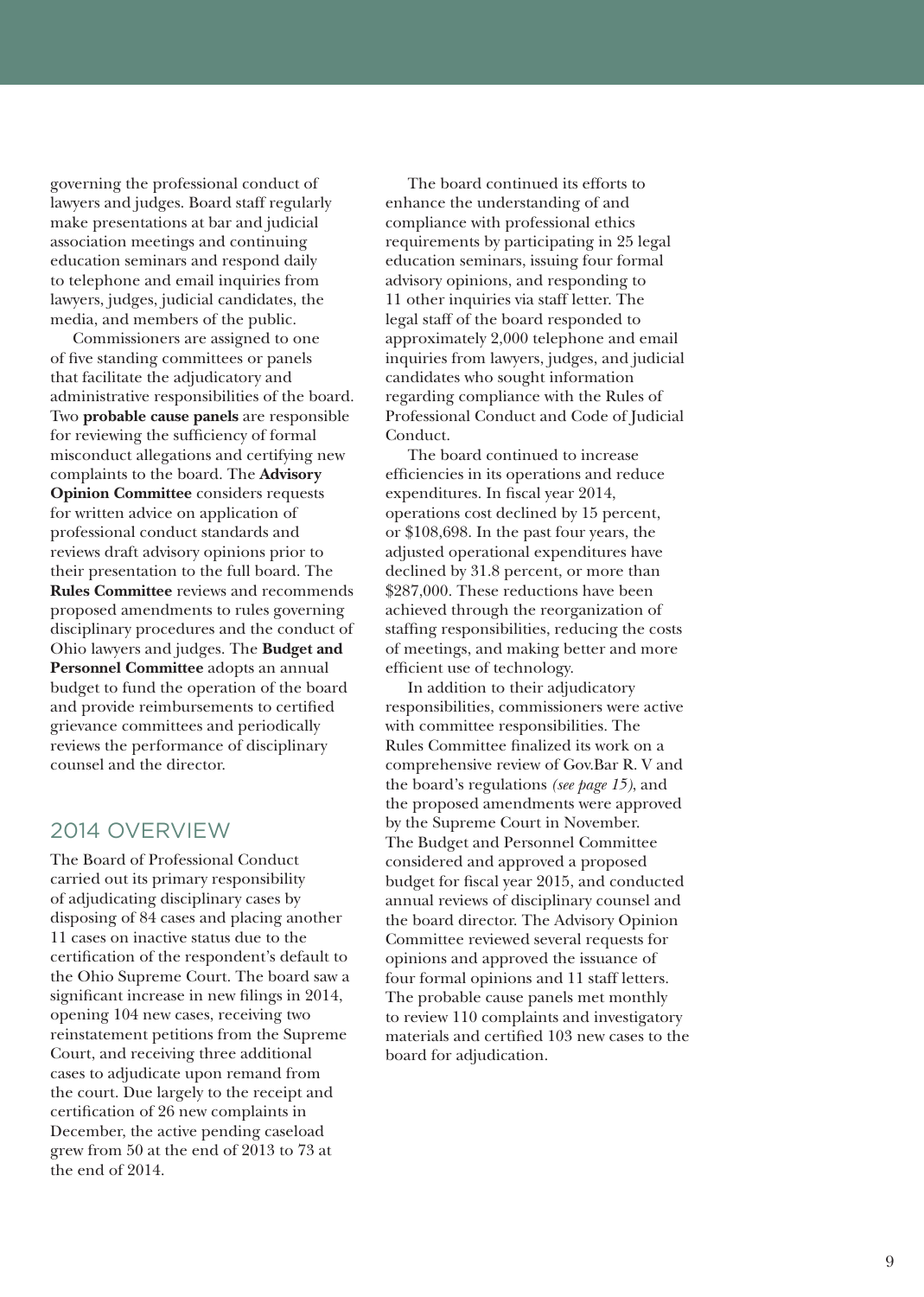

## ADJUDICATORY RESPONSIBILITIES

The board received 109 matters for adjudication in 2014, an increase of 32.9 percent from the preceding year. There were 104 new formal complaints certified to the board, including two complaints alleging misconduct on the part of sitting judges. In addition, the Supreme Court remanded three cases to the board for adjudication and forwarded two petitions from lawyers who were seeking reinstatement to the practice of law.

The three-commissioner hearing panels conducted 45 hearings, and those hearings spanned 51 days. The board met on six occasions to consider reports from hearing panels and to review and approve recommendations from board committees.

The board disposed of 84 cases *(see 2014 Case Dispositions table to right)*  in 2014. A detailed list of all 84 cases disposed of by the board is located in *Appendix B* of this report.

As of Dec. 31, there were 73 active cases pending on the docket, 26 of which were filed and certified in the last month of the year.

The board places a pending case on inactive status when the respondent's default is certified to the Supreme Court and an interim default suspension is imposed pursuant to Gov.Bar R. V, Section 6a. The case remains inactive until the Supreme Court remands the matter for adjudication upon motion of a party or imposes an indefinite suspension. Eleven cases were pending on inactive status at the end of 2014.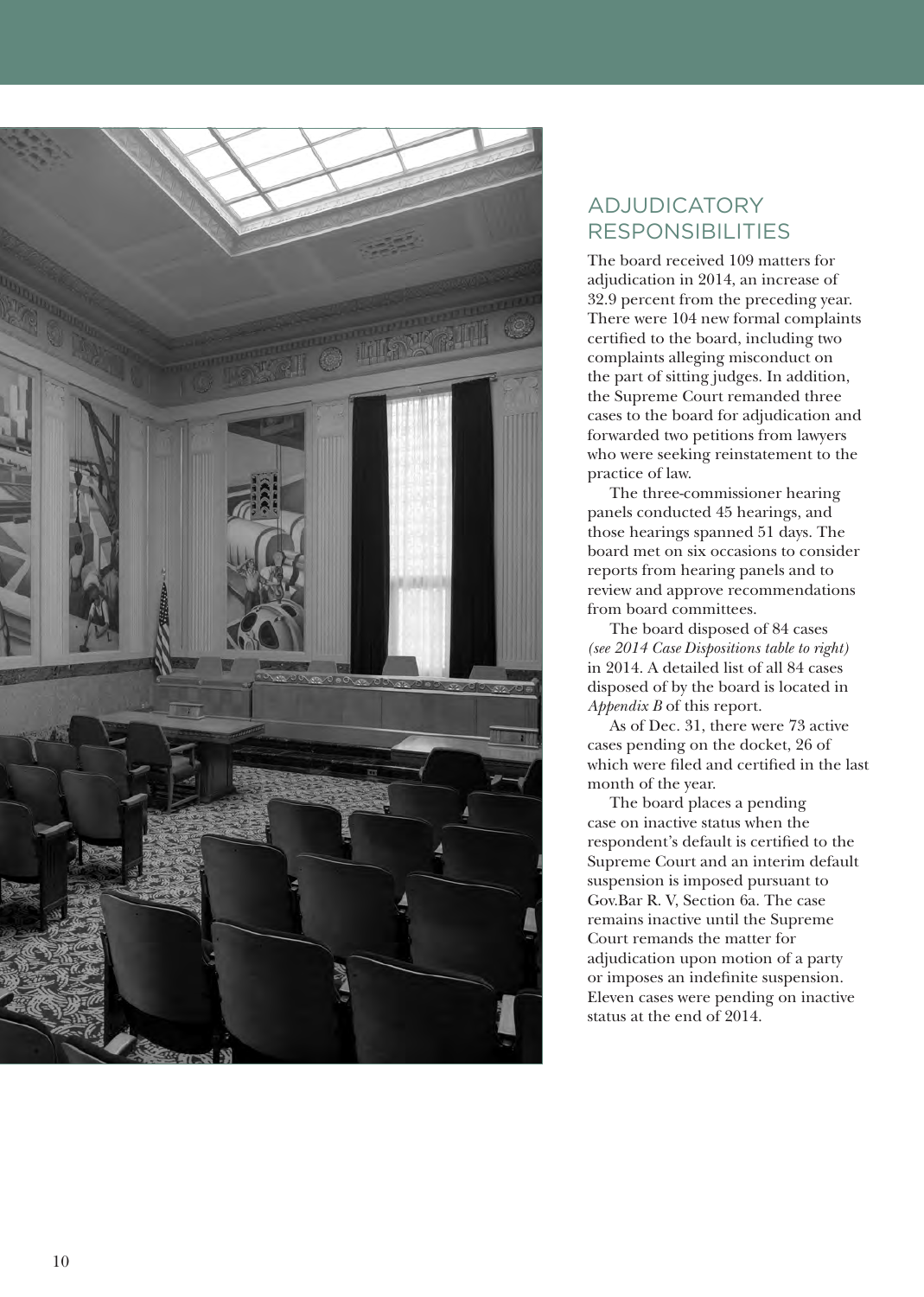## 2014 CASE DISPOSITIONS

| 53             |                                                                                                                 | Reports certified to the Supreme Court                                                                                                 |  |
|----------------|-----------------------------------------------------------------------------------------------------------------|----------------------------------------------------------------------------------------------------------------------------------------|--|
|                | 41                                                                                                              | Submitted following a hearing<br>or waiver of a hearing                                                                                |  |
|                | 8                                                                                                               | Submitted upon recommendation<br>to accept consent to discipline<br>agreement                                                          |  |
|                | 3                                                                                                               | Submitted upon consideration of<br>a petition for reinstatement to the<br>practice of law                                              |  |
|                | 1                                                                                                               | Submitted following board's<br>consideration of a motion for<br>default disbarment pursuant to<br>Gov.Bar R. V, Section 6a(F)          |  |
| 14             |                                                                                                                 | Dismissals due to Supreme Court acceptance of<br>respondent's resignation from the practice of law<br>with disciplinary action pending |  |
| 12             | Dismissals following Supreme Court's imposition<br>of an indefinite suspension against respondent in<br>default |                                                                                                                                        |  |
| $\overline{4}$ |                                                                                                                 | Dismissals as a result of consolidating multiple<br>cases involving the same respondent                                                |  |
| 1              |                                                                                                                 | Dismissal upon application of a certified<br>grievance committee                                                                       |  |

#### 84 TOTAL DISPOSITIONS

## CASES PENDING DEC. 31, 2014

- 12 To be submitted to the board in early 2015
- 17 Scheduled for hearing
- 9 Assigned to hearing panels and await scheduling
- 24 Awaiting answers
	- 8 Respondents in default
	- 3 Stayed due to pending criminal proceedings involving respondent

### 73 TOTAL PENDING ACTIVE CASES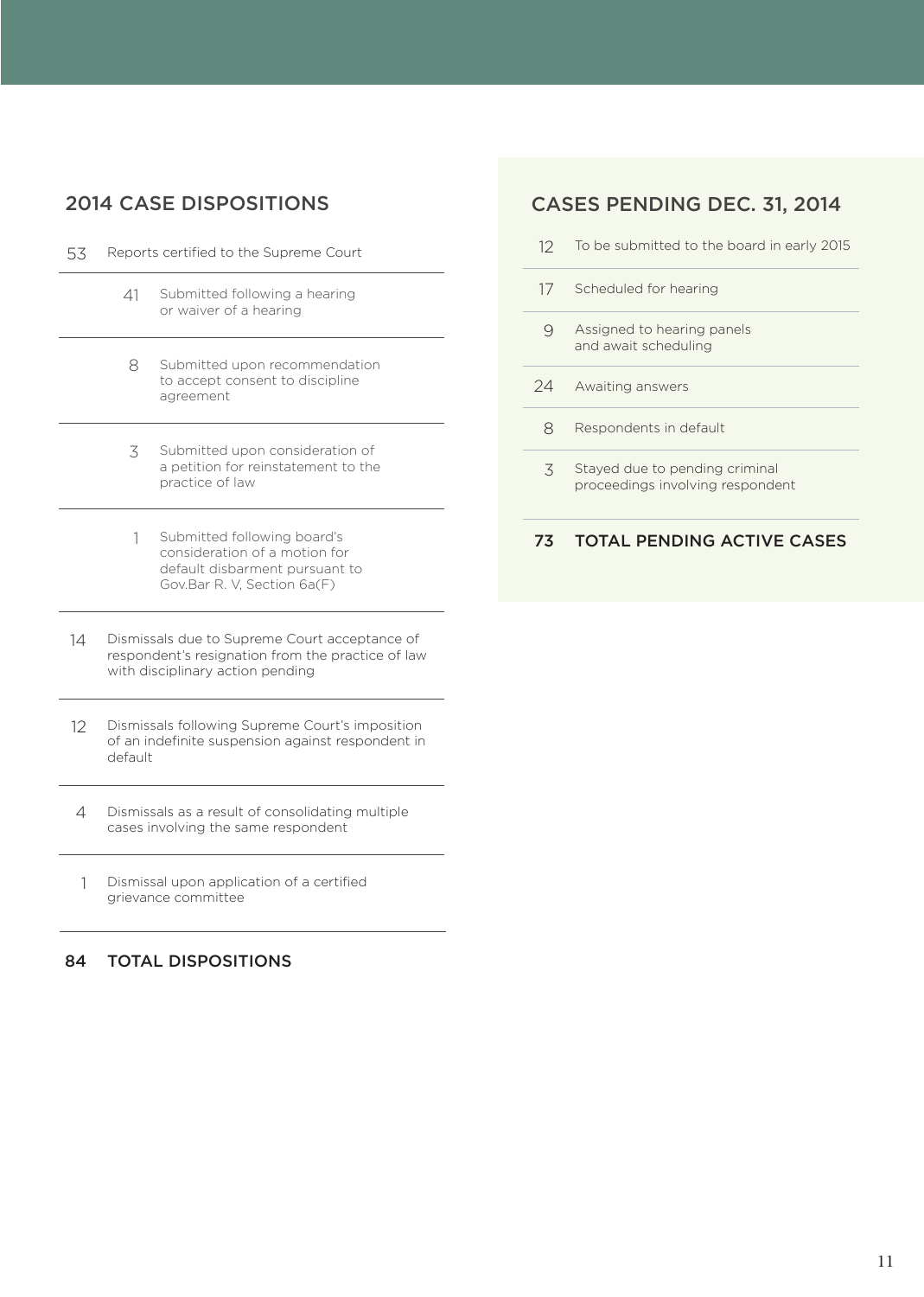## BUDGET & AUDIT

The Supreme Court is responsible for providing funds to support the activities of the board. The board receives its funding entirely from allocations made by the Supreme Court from the Attorney Services Fund, which consists primarily of the biennial registration fees paid by Ohio lawyers. No state general revenue funds are expended to directly support the operation of the board.

The board's budget consists of two primary components:

#### **Operations Budget**

This funds the Board of Professional Conduct, including salaries and benefits for personnel, telephone, postage, supplies and equipment, expenses associated with hearings and meetings, per diems paid to commissioners, and travel reimbursements to commissioners and staff.

#### **Reimbursement Budget**

This compensates 33 certified grievance committees for expenses incurred in performing their responsibilities under Gov.Bar R. V. Committees are reimbursed throughout the year for any expenses incurred in connection with a specific disciplinary investigation or prosecution. Committees may request reimbursement on a quarterly or annual basis for 10 separate categories of indirect expenses, including personnel costs, costs of bar counsel, postage, telephone, books and subscriptions, equipment, and a portion of overhead expenses attributable to performance of disciplinary activities.

In fiscal year 2014, the total Operations Budget expenditures of \$615,450 represented 7.1 percent of the total annual expenditures from the Supreme Court Attorney Services Fund. For that same period, payments to certified grievance committees from the Reimbursement Budget totaled \$1,818,764 and represented 21.0 percent of the total Attorney Services Fund expenditures.

Operations expenditures in fiscal year 2014 were reduced by 15 percent from the previous year due largely to the following:

- • A 12.3 percent reduction in personnel expenses due to the elimination of a full-time staff position and temporary vacancies in two positions;
- An 18.7 percent reduction in telephone expenses, largely due to the Supreme Court's switch to a new VoIP phone system;
- A 12.7 percent reduction in postage expenses;
- A 26.6 percent reduction in office supplies and materials.

For the third consecutive year, the board achieved reductions in its operational expenditures. Since fiscal year 2011, the total adjusted operating expenses declined by 31.8 percent, or more than \$287,000.

*Appendix C* includes information regarding the board's annual operating expenditures for fiscal years 2012-2014, the budget allocations for fiscal year 2015, and an accounting of the fiscal year 2014 expenditures.

The auditor of state conducted a biennial audit of the board's expenditures and procedures in the spring and summer of 2014. The final audit report, which was issued in August, contained no findings or management recommendations.

### EDUCATION & OUTREACH

#### Advisory Opinions

Rule V of the Supreme Court Rules for the Government of the Bar of Ohio authorizes the Board of Professional Conduct to issue nonbinding advisory opinions that address prospective or hypothetical questions involving application of the Supreme Court Rules for the Government of the Bar of Ohio, Supreme Court Rules for the Government of the Judiciary of Ohio, Ohio Rules of Professional Conduct, Ohio Code of Judicial Conduct, and the Attorney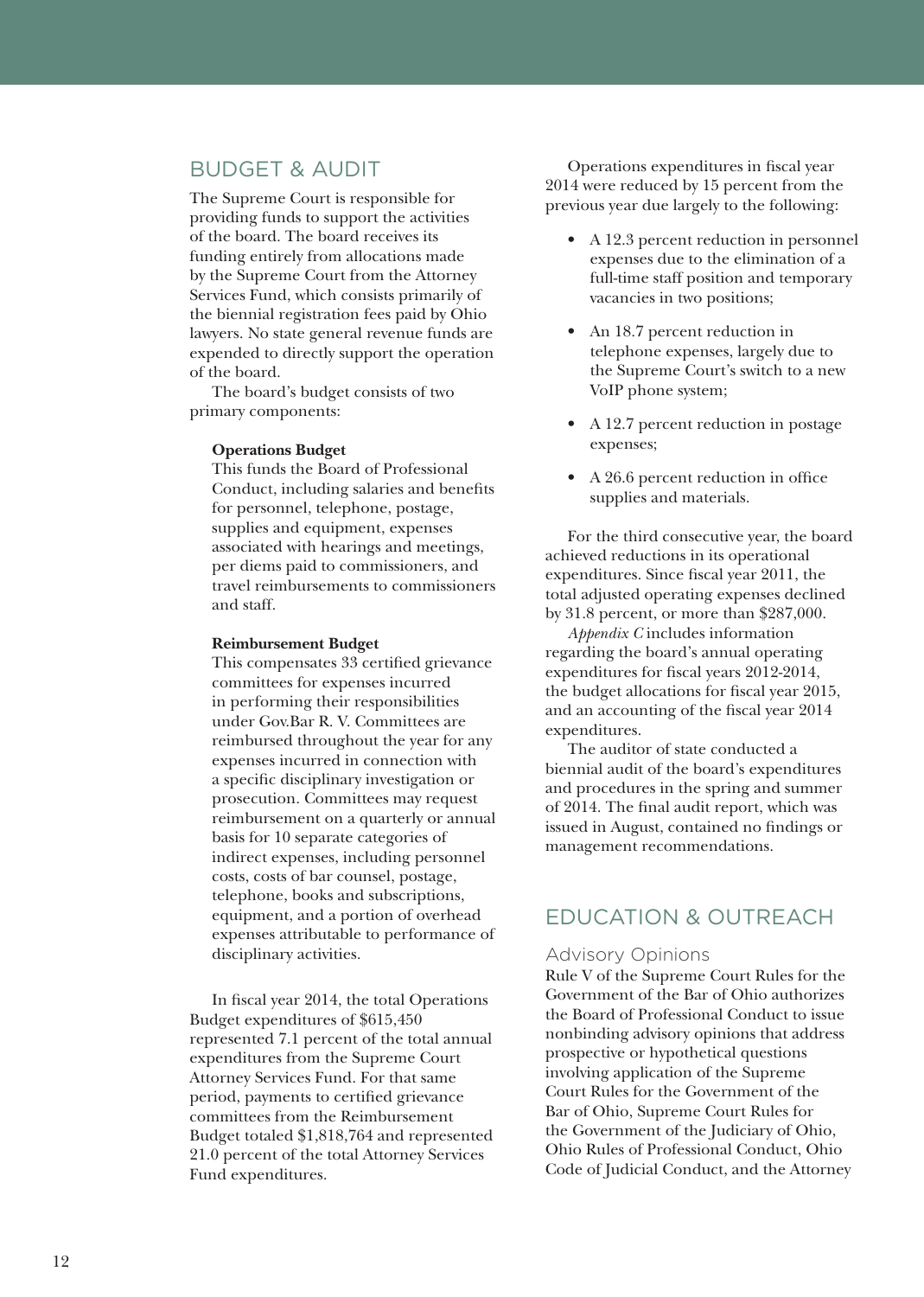Oath of Office. The Revised Code also provides authority for the board to issue advisory opinions regarding application of the Ohio Ethics Law to judicial branch officers.

The board's regulations set forth guidelines that govern the consideration of advisory opinion requests. These guidelines provide that a request:

- Should pose a question of broad interest or importance to the Ohio Bar or Judiciary;
- Should not involve the proposed conduct of someone other than the person requesting the opinion;
- Should not involve completed conduct, questions of law, questions pending before a court, questions that are too broad, questions that lack sufficient information, or questions of narrow interest.

Written requests are reviewed initially by the senior counsel, in consultation with the Advisory Opinion Committee. The committee may accept or decline a request or direct staff to respond via a staff letter. If the committee accepts a request, counsel is directed to research the issue or issues presented and prepare a draft opinion. That opinion is submitted to the committee for review and approval, and the committee then submits a recommended opinion to the Board for its consideration and issuance.

Advisory opinions are published on the board's website and distributed to an array of legal and professional organizations within and outside Ohio. Since the board was first given authority to provide advisory opinions in 1986, 389 opinions have been issued.

When a request does not satisfy the criteria for issuance of a formal advisory opinion, the board may provide a response via a staff letter. Staff letters are most often used when the response is dictated by case law or prior opinions of the board, or where advice is sought on a narrow issue of concern to the requesting party. Staff letters are not published, but are maintained in the board offices. The board issued 11 staff letters in 2014.

### 2014 ADVISORY OPINIONS

- Advisory Opinion 2014-1 articulates standards regarding judicial disqualification when counsel in a pending matter is a participant in a judge's current election campaign. The opinion withdraws former Advisory Opinion 92-009.  $\bullet$
- Advisory Opinion 2014-2 addresses the imputation of conflicts when a parttime prosecutor also practices in a law firm and that firm is engaged in the representation of criminal defendants. The opinion withdraws, in part, Advisory Opinion 88-008.  $\bullet$
- Advisory Opinion 2014-3 concludes there is no inherent conflict of interest under Prof. Cond. R. 1.7(c) when a lawyer executes a confession of judgment for a cognovit note. The opinion withdraws Advisory Opinion 93-003.  $\bullet$
- Advisory Opinion 2014-4 states that it is permissible for two law firms to enter into an "of counsel" relationship, provided both firms comply with the Ohio Rules of Professional Conduct.  $\bullet$

### Compliance and Training

Board staff engage in ongoing activities that are intended to promote a greater understanding of and adherence to standards of professional ethics by Ohio lawyers and judges. These activities consist primarily of making presentations at continuing education seminars and meetings of bar and judicial associations and responding to written and telephone inquiries.

In 2014, the board continued its cosponsorship of the annual Miller-Becker Seminar, which is hosted for the benefit of the employees and volunteers of the local bar association grievance committees, the Office of Disciplinary Counsel, and other professional responsibility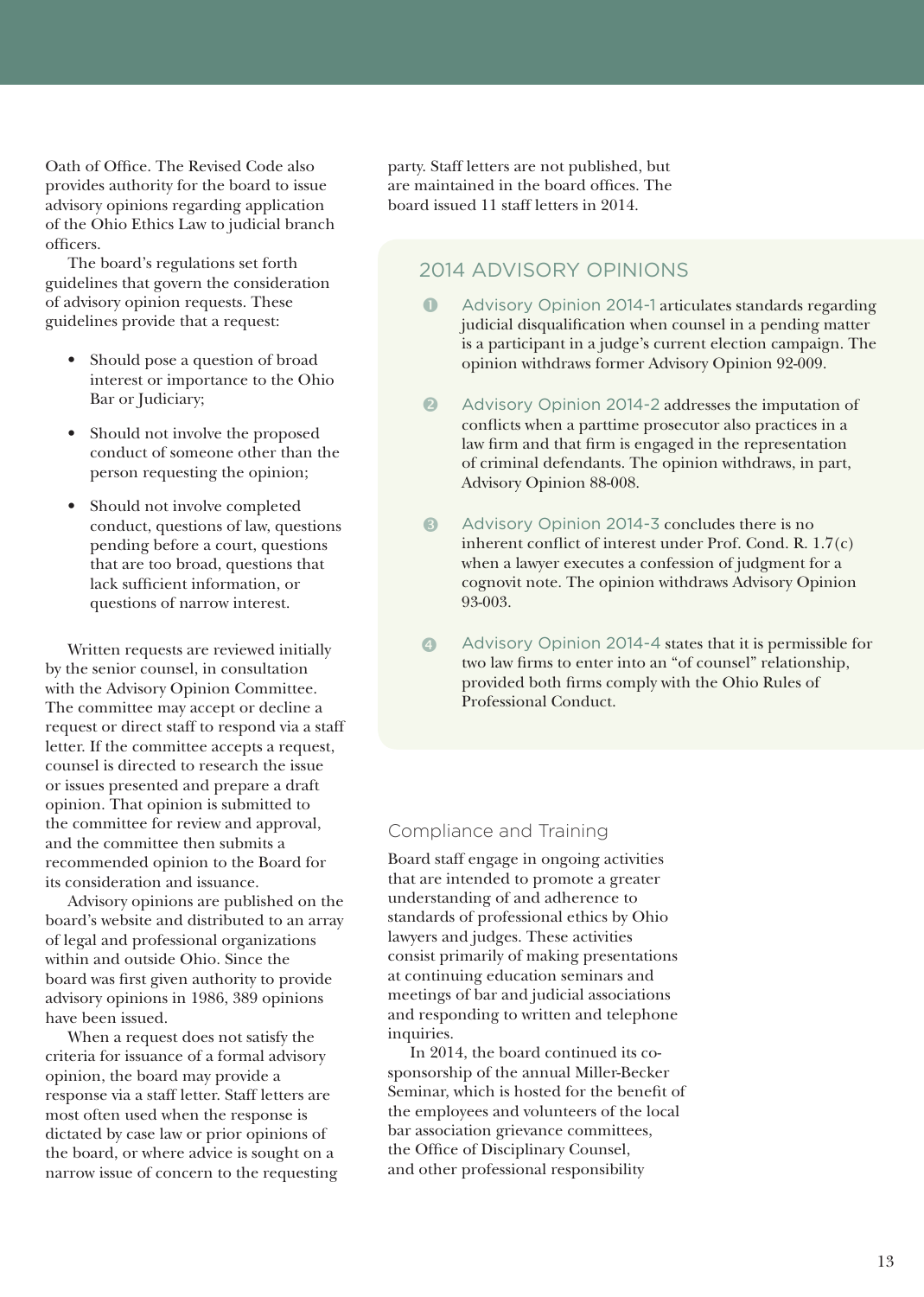



lawyers. The Oct. 24 seminar featured an overview of the amendments to Gov. Bar R. V; a simulated panel deliberation and board discussion of a pending case; and three panel presentations addressing IOLTA requirements, the investigation and prosecution of specific, recurring rule violations, and the consideration of specific aggravating and mitigation factors. Approximately 160 individuals attended the seminar, and another 40 lawyers attended the March 1 replay of the 2013 seminar that focused on agerelated impairments and their impact on the legal profession.

Board staff participated in 25 professional education offerings in 2014. Among these presentations were three programs designed for public practice attorneys, five judicial candidate seminars, and two presentations at new judge orientation programs sponsored by the Ohio Judicial College.

The board's legal staff also responded to written and telephone questions from lawyers, judges, and judicial candidates regarding compliance with the Rules of Professional Conduct and Code of Judicial Conduct. Staff received and responded to approximately 2,000 telephone inquiries and email requests for advice. Some inquires are easily resolved, while others require research and documentation. Staff also responded to public inquiries regarding the disciplinary process and inquiries from attorneys, the public, and media regarding pending cases before the board.

## **TECHNOLOGY**

Board staff continue to incorporate technology into all aspects of their work, resulting in increased operational efficiency and enhanced service to commissioners, litigants, and the public. The board partnered with the Ohio Ethics Commission to offer judges, magistrates, and judicial candidates a portal through which annual financial disclosure statements could be filed electronically. The online filing portal was

made available in 2014, and two-thirds of the judicial branch filers submitted their statements in electronic format. In addition to the convenience for filers, the online filing system facilitates the board's ability to track compliance with the annual filing requirement, and allows the staff to respond more timely to public records requests. By partnering with the Ohio Ethics Commission, the board was able to share in the cost of developing and maintaining the system and was able to offer the online filing option at less than half the cost of developing a stand-alone filing system.

A new telephone conference call provider was identified in 2014. The use of the service is projected to reduce conference call costs by more than 60 percent.

At the end of the year, board staff were finalizing a plan to replace the electronic docket with a multi-faceted case management system. In addition to enhancing many internal case management functions, the new system will provide online access to the board's active case docket and related case filings, and eventually facilitate the electronic filing of case documents.

## RECERTIFICATION OF GRIEVANCE COMMITTEES

Gov.Bar R. V was amended in 2011 to require grievance committees to be recertified by the board on a biennial basis. The initial biennial recertifications were required to be made by May 1, 2014.

At its April meeting, the board approved the recertification of 28 grievance committees. The recertification of five committees was deferred pending the submission by those committees of additional information to demonstrate compliance with the minimum standards set forth in Gov.Bar R. V. Four of these committees provided the required information and were recertified in June. A decertification proceeding was initiated against a fifth committee, but that proceeding was terminated after that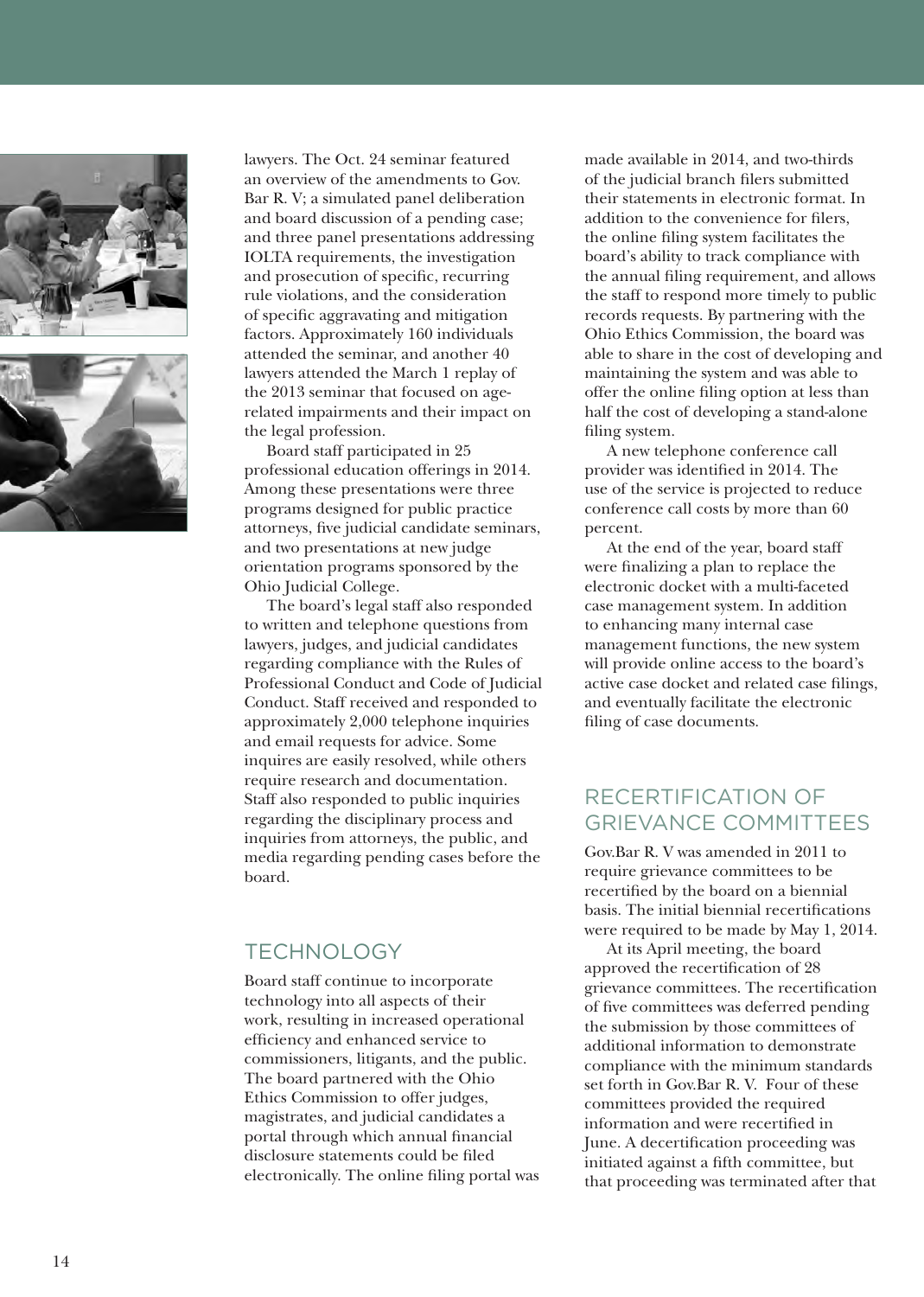committee came into compliance with the Gov. Bar R. V standards and was recertified in October.

## RULES COMMITTEE

Amendments to Gov. Bar R. V and Regulations

The Rules Committee completed a two-year project to review and update Gov. Bar R. V and the board's procedural regulations by presenting initial recommendations to the Supreme Court in February and final recommendations, following a public comment period, in August. The Supreme Court gave final approval to the proposed amendments in November with an effective date of Jan. 1, 2015.

In addition to clarifying and modernizing case-related procedures, the board is proposing several significant changes to Gov.Bar R. V *(see box at right)*.

In November, the board distributed information about these rule changes to the Office of Disciplinary Counsel, certified grievance committees, and respondents' counsel. Informational materials also were posted on the board's Web page.

### Amendments to the Rules of Professional Conduct

The Rules Committee completed its review of recent amendments to the Model Rules of Professional Conduct adopted by the American Bar Association and transmitted its recommendations to the Supreme Court in August. The proposed amendments to the Ohio Rules of Professional Conduct were published for comment in September. Following a review of 16 public comments, the Rules Committee presented revised proposed amendments to the board in December, and the board approved the submission of these revisions to the court for consideration in early 2015.

#### PROPOSED CHANGES TO GOV BAR R. V.

- Updating the terminology relative to mental illness, mental disorders, and substance use disorders to reflect current, accepted medical standards;
- Allowing for the imposition of an interim suspension where a lawyer or judge is suffering from a medically recognized disorder that substantially impairs the performance of professional duties;
- Adopting a single standard of "confidential" as that term applies to the investigation of grievances;
- Applying the standards of public access for disciplinary case documents that are applicable to the case documents of trial and appellate courts;  $\bigodot$
- Expanding the ability of Disciplinary Counsel or a certified grievance committee to conduct an inventory of the files possessed by a deceased, disabled, disappeared, or disciplined lawyer in order to protect the clients of that lawyer, and allowing the costs of such inventory to be recovered from the lawyer or his or her estate;
- Reorganizing Gov.Bar R. V in a more user-friendly format, and moving several substantive provisions from the regulations to the rule;
- Redesignating the board as the Board of Professional Conduct and changing the title of the secretary to director.  $\bullet$

## **CONCLUSION**

As reflected in this annual report, the commissioners and staff of the Board of Professional Conduct addressed the responsibilities delegated by the Supreme Court in a prompt, fair, and efficient manner. Each day, we strive to achieve the high standards of professionalism expected of individuals who are entrusted with the responsibility of regulating the conduct of members of the legal profession.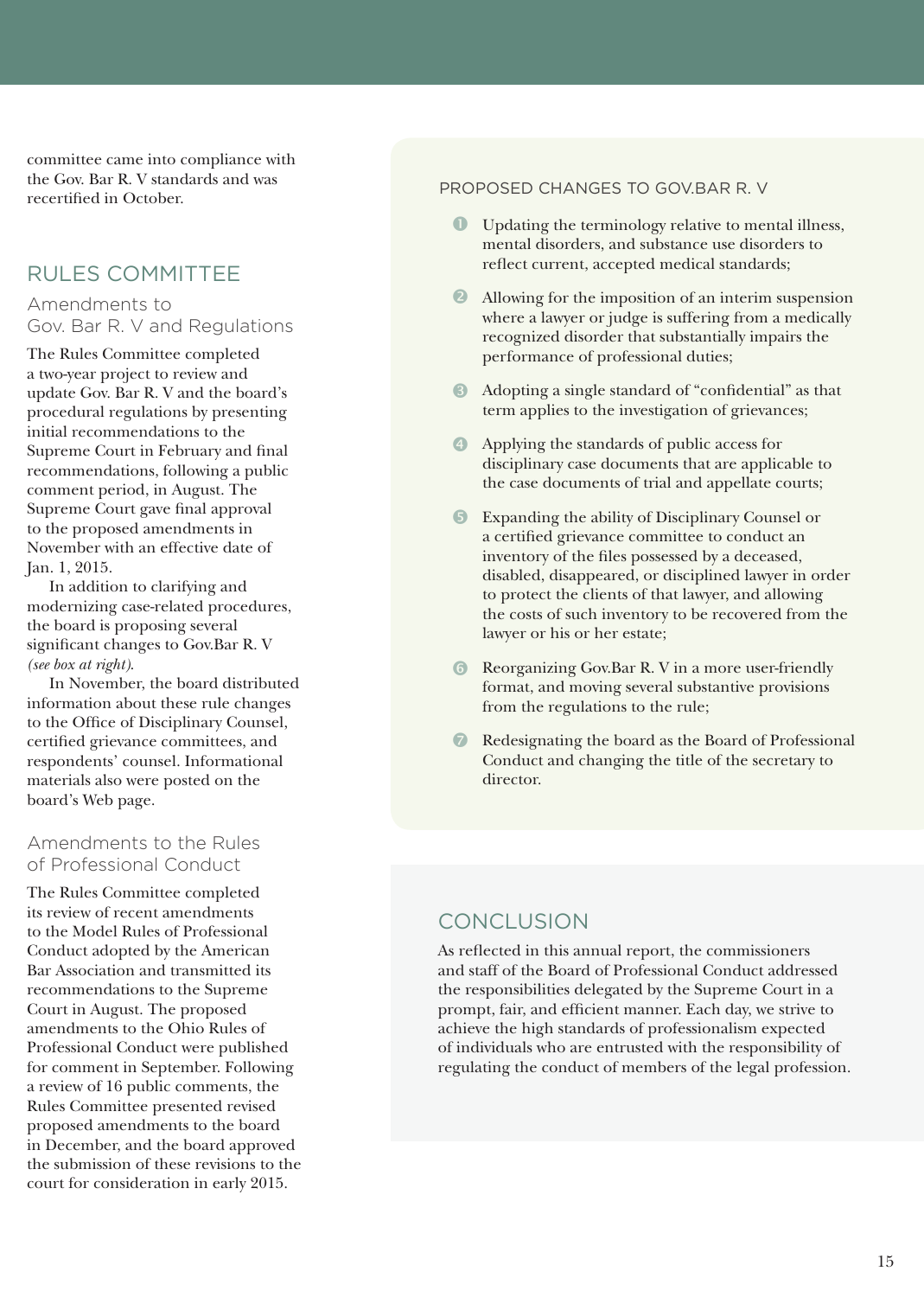professional misconduct, a formal complaint is drafted. It then moves to a probable cause panel of the Board of Professional professional misconduct, a formal complaint is drafted. It then moves to a probable cause panel of the Board of Professional  $\Lambda$  grievance against a judge or attorney may be submitted to the Disciplinary Counsel or a certified grievance committee  $\Lambda$  of a local bar association. If either of those bodies determines that there exists substantia  $\Delta$  grievance against a judge or attorney may be submitted to the Disciplinary Counsel or a certified grievance committee  $\Delta$  of a local bar association. If either of those bodies determines that there exists substantia complaint becomes public and is filed with the Board of Professional Conduct. Hearings are then conducted by the board complaint becomes public and is filed with the Board of Professional Conduct. Hearings are then conducted by the board and if it finds a violation, a recommendation is made to the Supreme Court of Ohio. The Supreme Court of Ohio makes and if it finds a violation, a recommendation is made to the Supreme Court of Ohio. The Supreme Court of Ohio makes Conduct, which determines if there is probable cause. If the panel determines that there is probable cause, the formal Conduct, which determines if there is probable cause. If the panel determines that there is probable cause, the formal the final decision as to findings of misconduct and issues an appropriate sanction. the final decision as to findings of misconduct and issues an appropriate sanction.

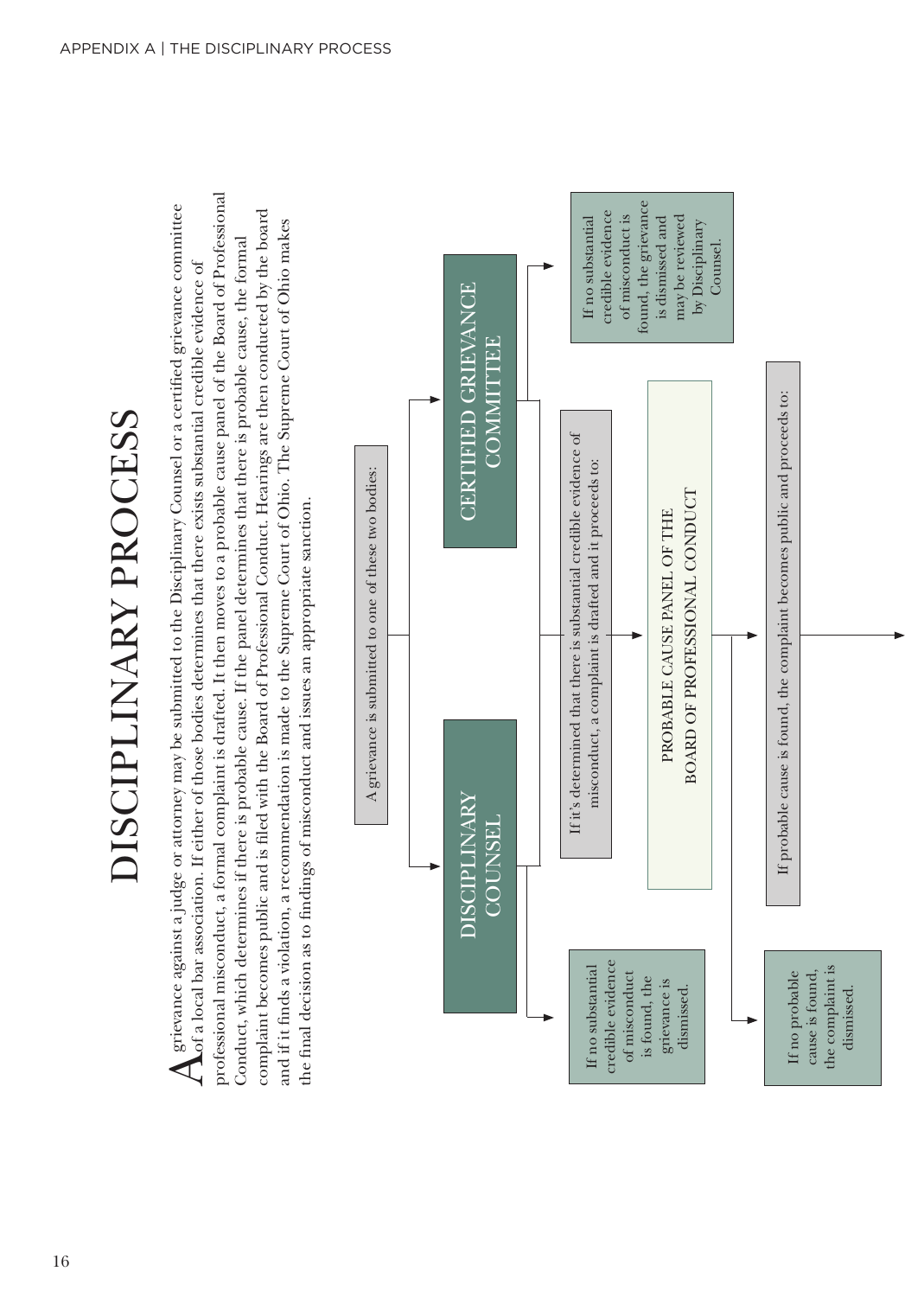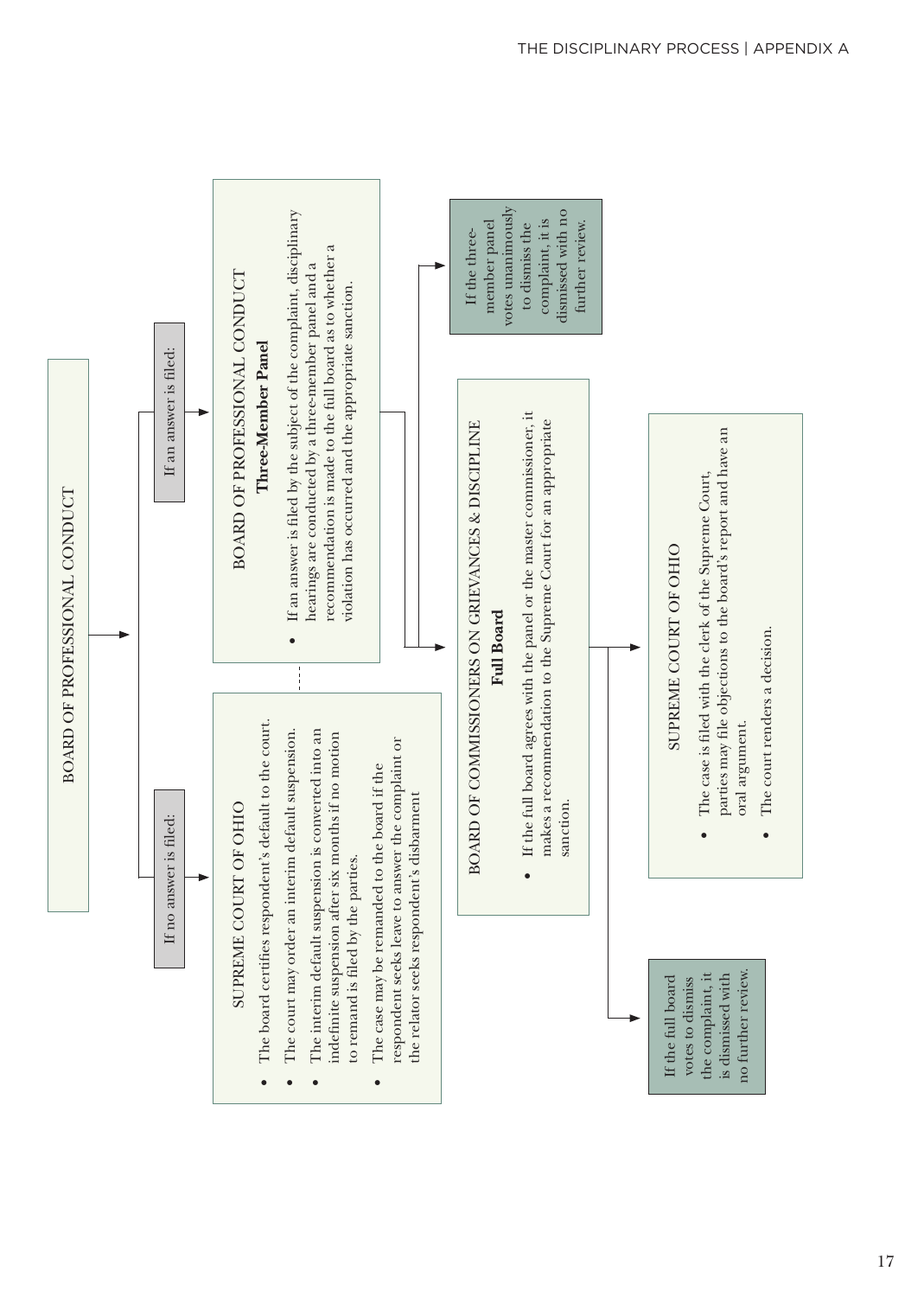#### Appendix B | 2014 CASE DISPOSITIONS

| <b>CASE NAME</b><br>& BOARD CASE NUMBER                           | RESPONDENT'S<br><b>COUNTY</b> | <b>BOARD RECOMMENDATION</b><br><b>SUPREME COURT</b><br>OR DISPOSITION<br><b>DISPOSITION</b> |                                                                     |
|-------------------------------------------------------------------|-------------------------------|---------------------------------------------------------------------------------------------|---------------------------------------------------------------------|
| Disciplinary Counsel<br>v. Scott C. Smith, 11-072                 | Cuyahoga                      | Indefinite suspension                                                                       | Pending; Case No. 2014-0197                                         |
| Disciplinary Counsel<br>v. Douglas A. Milhoan, 12-040             | Stark                         | One-year suspension, stayed                                                                 | Two-year suspension, stayed;<br>2014-Ohio-5459                      |
| Mahoning Cty. Bar Assn.<br>v. William C. Helbley, 12-054          | Mahoning                      | Indefinite suspension                                                                       | Indefinite suspension;<br>2014-Ohio-5064                            |
| Cleveland Metro. Bar Assn.<br>v. Joseph Bancsi, 12-091            | Cuyahoga                      | Two-year suspension,<br>six months stayed                                                   | Two-year suspension,<br>18 months stayed; 2014-Ohio-5255            |
| Disciplinary Counsel<br>v. Nathan Clinard, 13-003                 | Shelby                        | Dismissal (default)                                                                         | Indefinite suspension (default);<br>2014-Ohio-574                   |
| Columbus Bar Assn.<br>v. Beverly J. Corner, 14-022                | Franklin                      | Consolidated with board<br>Case No. 13-059                                                  | N/A                                                                 |
| Allen Cty. Bar Assn.<br>v. Andrew J. Van Horn, 13-067             | Allen                         | Dismissed; resignation<br>with discipline pending                                           | Accepted resignation with discipline<br>pending; Case No. 2014-0236 |
| Cleveland Metro. Bar Assn.<br>v. David A. Lawrence, 14-011        | Cuyahoga                      | Dismissed; resignation<br>with discipline pending                                           | Accepted resignation with discipline<br>pending; Case No. 2014-0179 |
| Mahoning Cty. Bar Assn.<br>v. Frank N. Fagnano, 13-009            | Mahoning                      | Dismissal (default)                                                                         | Indefinite suspension (default);<br>2014-Ohio-914                   |
| Trumbull Cty. Bar Assn.<br>v. Michael D. Joseph, 13-011           | Trumbull                      | Dismissal (default)                                                                         | Indefinite suspension (default);<br>2014-Ohio-915                   |
| Cincinnati Bar Assn.<br>v. Harold Kevin Garrison, 13-016          | Hamilton                      | Dismissed; resignation<br>with discipline pending                                           | Accepted resignation with discipline<br>pending; Case No. 2014-0253 |
| Dayton Bar Assn.<br>v. Scott M. Calaway, 13-021                   | Montgomery                    | Dismissal (default)                                                                         | Indefinite suspension (default);<br>2014-Ohio-1096                  |
| Columbus Bar Assn.<br>v. Lawrence E. Winkfield, 02-030            | Franklin                      | Recommend reinstatement                                                                     | Reinstated to practice;<br>Case Nos. 2000-1138 and 2005-1115        |
| Cincinnati Bar Assn.<br>v. Robert C. Schwieterman, 04-034         | Hamilton                      | Recommend reinstatement                                                                     | Reinstated to practice;<br>Case No. 2006-2308                       |
| Disciplinary Counsel<br>v. Jesslyn C. Wilson, 13-018              | Cuyahoga                      | Public reprimand                                                                            | Public reprimand; 2014-Ohio-5487                                    |
| Medina Co. Bar Assn.<br>v. Steven R. Malynn, 13-020               | Medina                        | Indefinite suspension                                                                       | Indefinite suspension; 2014-Ohio-5261                               |
| Disciplinary Counsel v. Magistrate<br>Stephen E. Weithman, 13-022 | Delaware                      | One-year suspension,<br>six months stayed                                                   | Pending; Case No. 2014-0544                                         |
| Akron Bar Assn.<br>v. Jana B. DeLoach, 13-034                     | Summit                        | Two-year suspension, stayed                                                                 | Pending; Case No. 2014-0547                                         |
| Disciplinary Counsel<br>$v.$ Jennifer A. Gorby, 13-043            | Columbiana                    | One-year suspension, stayed                                                                 | Pending; Case No. 2014-0541                                         |
| Disciplinary Counsel<br>v. Jeffrey J. Wilcox, 13-046              | Out of State                  | One-year suspension                                                                         | One-year suspension; 2014-Ohio-5264                                 |
| Cleveland Metro. Bar Assn.<br>v. Robert S. Leiken, 14-015         | Cuyahoga                      | Public reprimand<br>(consent to discipline)                                                 | Public reprimand; 2014-Ohio-5220                                    |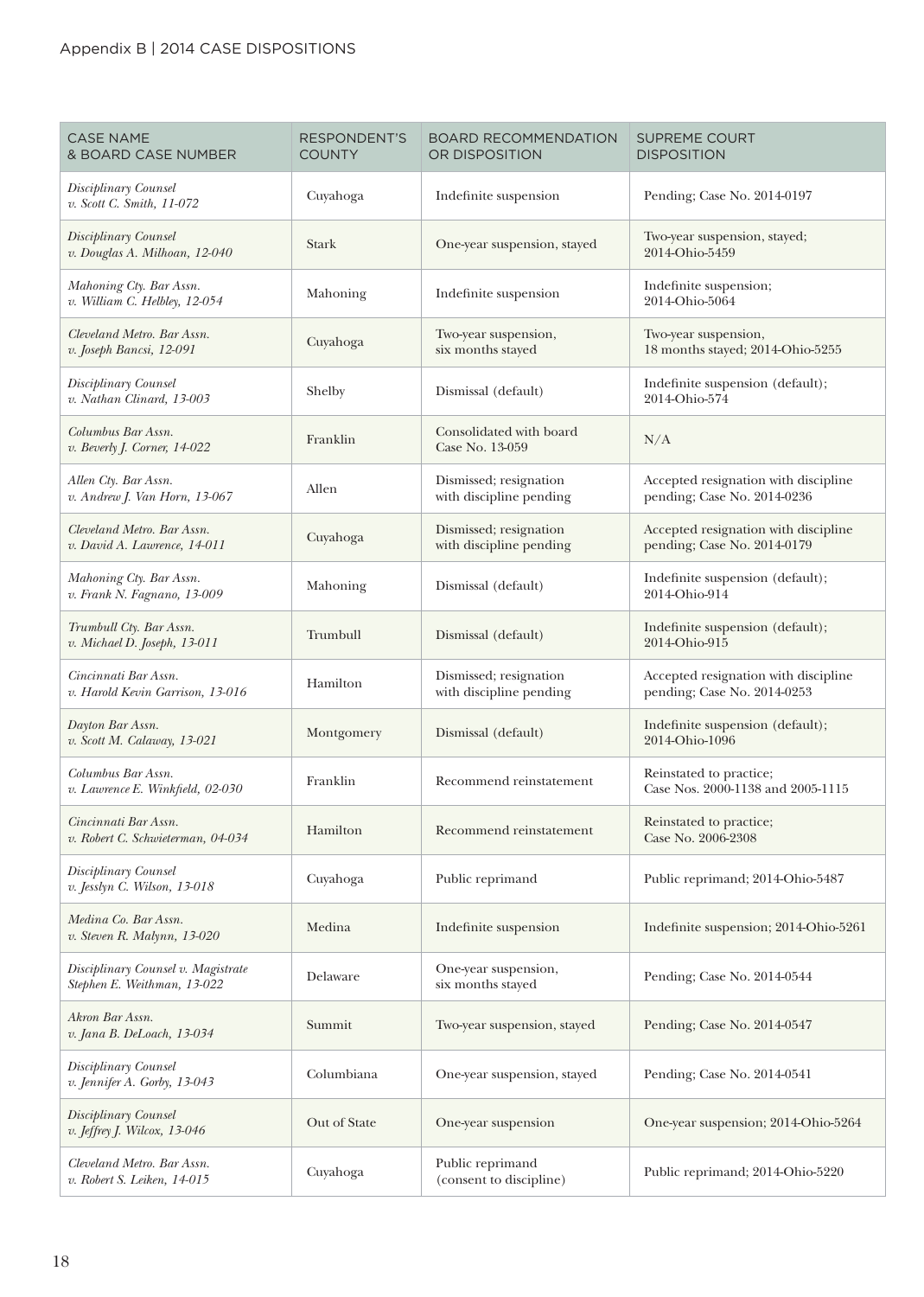| <b>CASE NAME</b><br>& BOARD CASE NUMBER                    | RESPONDENT'S<br><b>COUNTY</b> | <b>BOARD RECOMMENDATION</b><br>OR DISPOSITION     | <b>SUPREME COURT</b><br><b>DISPOSITION</b>                                  |
|------------------------------------------------------------|-------------------------------|---------------------------------------------------|-----------------------------------------------------------------------------|
| Disciplinary Counsel<br>v. William M. Adams, 14-012        | Knox                          | Dismissed; resignation<br>with discipline pending | Accepted resignation with discipline<br>pending; Case No. 2014-0333         |
| Medina Cty. Bar Assn.<br>v. Bradley J. Barmen, 13-019      | Medina                        | Dismissal (other)                                 | N/A                                                                         |
| Disciplinary Counsel<br>$v.$ Patrick R. Thesing, 13-069    | Out of State                  | Dismissed; resignation<br>with discipline pending | Accepted resignation with discipline<br>pending; Case No. 2014-0007         |
| Disciplinary Counsel<br>v. Scott Pullins, 09-022           | Knox                          | Recommend reinstatement                           | Reinstated to practice;<br>Case No. 2010-0851                               |
| Disciplinary Counsel<br>v. Rebecca C. Meyer, 12-080        | <b>Brown</b>                  | Indefinite suspension                             | Pending; Case No. 2014-0968                                                 |
| Disciplinary Counsel<br>v. Judge Harland H. Hale, 13-032   | Franklin                      | Six-month suspension                              | Six-month suspension;<br>2014-Ohio-5053                                     |
| Disciplinary Counsel<br>v. Jason D. Seabury, 13-033        | Franklin                      | Two-year suspension,<br>one year stayed           | Dismissed due to resignation with<br>discipline pending; Case No. 2014-1353 |
| Stark Co. Bar Assn.<br>v. Deborah M. Marinelli, 13-040     | <b>Stark</b>                  | Two-year suspension,<br>one year stayed           | Pending; Case No. 2014-0971                                                 |
| Disciplinary Counsel<br>v. David C. Eisler, 13-048         | Out of State                  | Two-year suspension,<br>one year stayed           | Pending; Case No. 2014-0970                                                 |
| Akron Bar Assn.<br>v. Eric J. Harsey, 13-066               | Summit                        | Public reprimand<br>(consent to discipline)       | Pending; Case No. 2014-0961                                                 |
| Disciplinary Counsel<br>v. Carol J. Hampton, 13-017        | Lawrence                      | Dismissed; resignation<br>with discipline pending | Accepted resignation with discipline<br>pending; Case No. 2014-0773         |
| Disciplinary Counsel<br>v. William B. Feldman, 14-041      | Franklin                      | Dismissed; resignation<br>with discipline pending | Accepted resignation with discipline<br>pending; Case No. 2014-0979         |
| Disciplinary Counsel<br>v. Robert C. Cordrick, 13-047      | Marion                        | Dismissal (default)                               | Indefinite suspension (default);<br>2014-Ohio-2955                          |
| Cleveland Metro. Bar Assn.<br>v. Howard F. Schuman, 14-051 | Cuyahoga                      | Dismissed; resignation<br>with discipline pending | Accepted resignation with discipline<br>pending; Case No. 2014-1029         |
| Trumbull Cty. Bar Assn.<br>v. Toni A. Marcheskie, 13-026   | Trumbull                      | Dismissed; resignation<br>with discipline pending | Accepted resignation with discipline<br>pending; Case No. 2014-1045         |
| Disciplinary Counsel<br>v. Scott M. Calaway, 13-044        | Montgomery                    | Dismissal (default)                               | Indefinite suspension (default);<br>2014-Ohio-3129                          |
| Trumbull Co. Bar Assn.<br>v. Nancy E. Yakubek, 13-007      | Trumbull                      | One-year suspension, stayed                       | Pending; Case No. 2014-1379                                                 |
| Disciplinary Counsel<br>v. Edward R. Bunstine, 13-028      | <b>Ross</b>                   | Indefinite suspension                             | Pending; Case No. 2014-1392                                                 |
| Akron Bar Assn.<br>$v.$ Larry D. Shenise, 13-037           | Summit                        | Two-year suspension, stayed                       | Pending; Case No. 2014-1388                                                 |
| Columbus Bar Assn.<br>v. Cynthia M. Roy, 13-045            | Franklin                      | Public reprimand                                  | Pending; Case No. 2014-1381                                                 |
| Cleveland Metro. Bar Assn.<br>v. Jalal T. Sleibi, 13-050   | Cuyahoga                      | Two-year suspension,<br>one year stayed           | Pending; Case No. 2014-1394                                                 |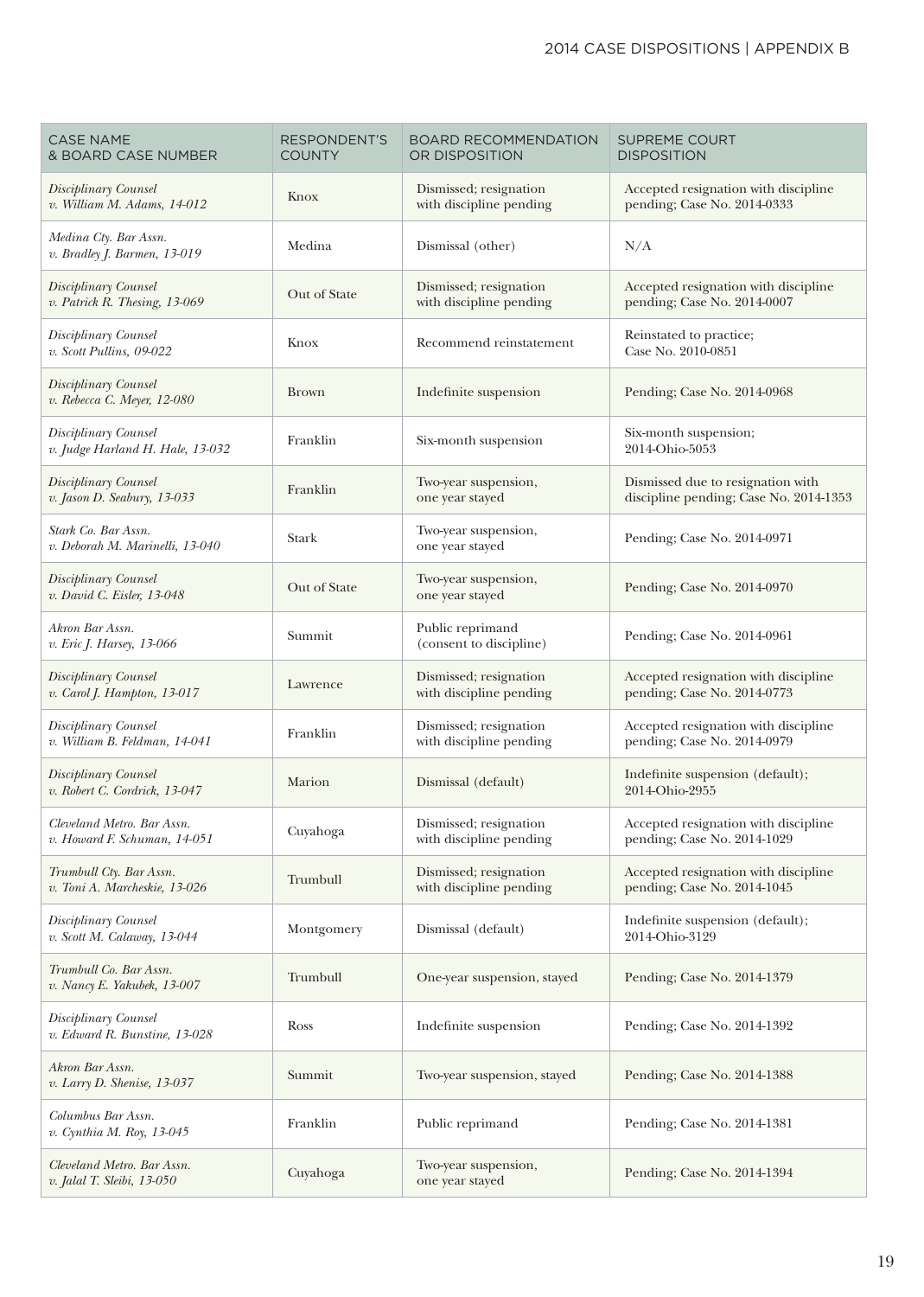#### Appendix B | 2014 CASE DISPOSITIONS

| <b>CASE NAME</b><br>& BOARD CASE NUMBER                                     | RESPONDENT'S<br><b>COUNTY</b> | <b>BOARD RECOMMENDATION</b><br>OR DISPOSITION                                     | <b>SUPREME COURT</b><br><b>DISPOSITION</b>         |
|-----------------------------------------------------------------------------|-------------------------------|-----------------------------------------------------------------------------------|----------------------------------------------------|
| Disciplinary Counsel<br>v. Judge William T. Marshall, 13-055                | Scioto                        | Public reprimand                                                                  | Pending; Case No. 2014-1383                        |
| Disciplinary Counsel & Columbus Bar<br>Assn. v. Beverly J. Corner; 13-059   | Franklin                      | Two-year suspension,<br>one year stayed                                           | Pending; Case No. 2014-1404                        |
| Cleveland Metro. Bar Assn. v. Edward J.<br>Mamone & Nancy A. Zoller, 13-060 | Cuyahoga                      | Six-month suspension,<br>stayed (Mamone); one-year<br>suspension, stayed (Zoller) | Pending; Case No. 2014-1389                        |
| Disciplinary Counsel<br>v. Anthony O. Calabrese III, 13-070                 | Cuyahoga                      | Disbarment                                                                        | Pending; Case No. 2014-1390                        |
| Disciplinary Counsel<br>$v.$ Natalie F. Grubb, 13-073                       | Medina                        | Six-month suspension, stayed                                                      | Pending; Case No. 2014-1391                        |
| Butler Cty. Bar Assn.<br>v. Gary A. McGee, 14-006                           | <b>Butler</b>                 | Public reprimand<br>(consent to discipline)                                       | Pending; Case No. 2014-1376                        |
| Cleveland Metro. Bar Assn.<br>v. Daniel Glen Walker, 14-035                 | Cuyahoga                      | One-year suspension, stayed<br>(consent to discipline)                            | Pending; Case No. 2014-1382                        |
| Ohio St. Bar Assn.<br>v. Judge Amelia A. Salerno, 14-040                    | Franklin                      | Public reprimand<br>(consent to discipline)                                       | Pending; Case No. 2014-1380                        |
| Disciplinary Counsel<br>v. Derek W. Marsteller, 13-053                      | Out of State                  | Dismissal (default)                                                               | Indefinite suspension (default);<br>2014-Ohio-3796 |
| Cincinnati Bar Assn.<br>v. Ronald E. Seibel, 13-042                         | Hamilton                      | Dismissal (default)                                                               | Indefinite suspension (default);<br>2014-Ohio-3795 |
| Disciplinary Counsel<br>v. Sharri U. Rammelsberg, 12-093                    | Hamilton                      | Indefinite suspension                                                             | Pending; Case No. 2013-0312                        |
| Lake Cty. Bar Assn.<br>v. David H. Davies, 13-005                           | Lake                          | Disbarment                                                                        | Pending; Case No. 2014-1735                        |
| Cincinnati Bar Assn.<br>v. Rodger W. Moore, 13-015                          | Hamilton                      | Two-year suspension,<br>one year stayed                                           | Pending; Case No. 2014-1737                        |
| Disciplinary Counsel<br>v. Raymond T. Lee III, 13-036                       | Hamilton                      | Indefinite suspension                                                             | Pending; Case No. 2014-1744                        |
| Cleveland Metro. Bar Assn.<br>v. Shawn J. Brown, 13-049                     | Cuyahoga                      | Disbarment (on relator's<br>motion for default disbarment)                        | Pending; Case No. 2013-1885                        |
| Cleveland Metro. Bar Assn.<br>v. Rosel C. Hurley III, 13-052                | Cuyahoga                      | Two-year suspension                                                               | Pending; Case No. 2014-1736                        |
| Columbus Bar Assn.<br>v. Gloria L. Smith, 13-061                            | Franklin                      | Public reprimand                                                                  | Pending; Case No. 2014-1741                        |
| Toledo Bar Assn.<br>v. Robert P. DeMarco, 14-009                            | Lucas                         | One-year suspension                                                               | Pending; Case No. 2014-1738                        |
| Disciplinary Counsel<br>v. Gregory A. Cohen, 14-032                         | Hamilton                      | Indefinite suspension                                                             | Pending; Case No. 2014-1740                        |
| Disciplinary Counsel<br>v. Gregory S. Costabile, 14-033                     | Cuyahoga                      | Public reprimand<br>(consent to discipline)                                       | Pending; Case No. 2014-1743                        |
| Columbus Bar Assn.<br>v. Corinne N. Ryan, 14-042                            | Franklin                      | Public reprimand<br>(consent to discipline)                                       | Pending; Case No. 2014-1742                        |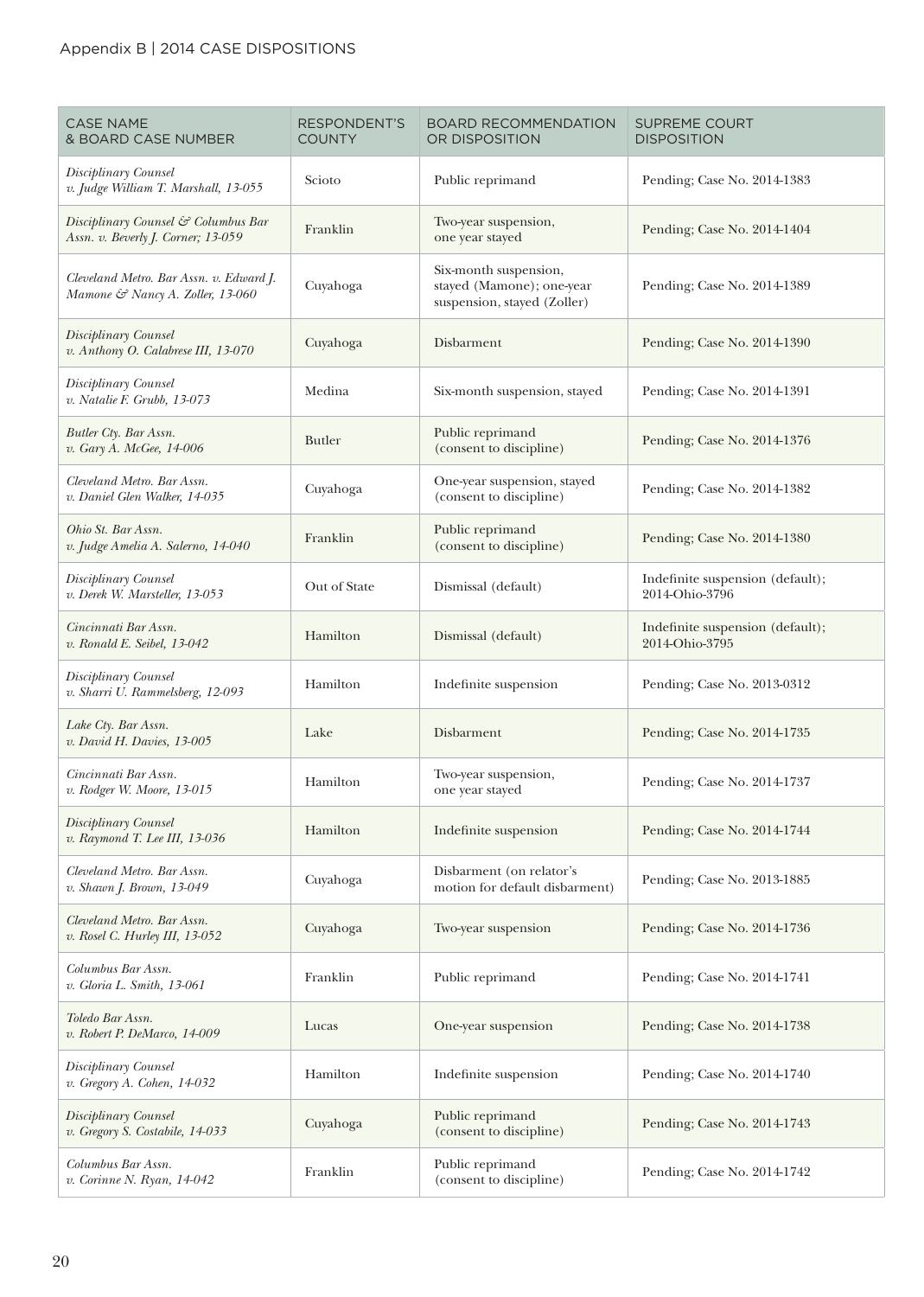| <b>CASE NAME</b><br>& BOARD CASE NUMBER                    | RESPONDENT'S<br><b>COUNTY</b> | <b>BOARD RECOMMENDATION</b><br>OR DISPOSITION     | <b>SUPREME COURT</b><br><b>DISPOSITION</b>                          |
|------------------------------------------------------------|-------------------------------|---------------------------------------------------|---------------------------------------------------------------------|
| Columbiana Cty. Bar Assn.<br>v. Earl A. Schory II, 13-051  | Columbiana                    | Dismissal (default)                               | Indefinite suspension (default);<br>2014-Ohio-4627                  |
| Disciplinary Counsel<br>v. Aaron R. Scheeler, 14-066       | Delaware                      | Dismissed; resignation<br>with discipline pending | Accepted resignation with discipline<br>pending; Case No. 2014-1610 |
| Lorain Cty. Bar Assn.<br>v. Michael J. Godles, 13-063      | Lorain                        | Dismissed; resignation<br>with discipline pending | Accepted resignation with discipline<br>pending; Case No. 2014-1618 |
| Trumbull Cty. Bar Assn.<br>v. Robert L. Johnson, 14-046    | Trumbull                      | Consolidated with board<br>Case No. 13-062        | N/A                                                                 |
| Disciplinary Counsel<br>v. Charles A. Runser, 14-067       | Van Wert                      | Dismissed; resignation<br>with discipline pending | Accepted resignation with discipline<br>pending; Case No. 2014-1752 |
| Trumbull Cty. Bar Assn.<br>v. Ralph A. Zuzolo, Jr., 14-052 | Trumbull                      | Dismissed; resignation<br>with discipline pending | Accepted resignation with discipline<br>pending; Case No. 2014-1753 |
| Disciplinary Counsel<br>v. Mattheuw W. Oberholtzer, 13-058 | Carroll                       | Dismissal (default)                               | Indefinite suspension (default);<br>2014-Ohio-4093                  |
| Columbus Bar Assn. v. David<br>Householder, 13-056         | Franklin                      | Dismissal (default)                               | Indefinite suspension (default);<br>2014-Ohio-4912                  |
| Cincinnati Bar Assn.<br>v. Robert H. Hoskins, 14-074       | Hamilton                      | Consolidated with board<br>Case No. 14-014        | N/A                                                                 |
| Disciplinary Counsel<br>v. William E. Reed II, 14-077      | <b>J</b> efferson             | Dismissed; resignation<br>with discipline pending | Accepted resignation with discipline<br>pending; Case No. 2014-1834 |
| Disciplinary Counsel<br>v. Susan M. Bruder, 13-071         | Marion                        | Dismissal (default)                               | Indefinite suspension (default);<br>2014-Ohio-5252                  |
| Cleveland Metro. Bar Assn.<br>v. Rami M. Awadallah, 14-079 | Cuyahoga                      | Consolidated with board<br>Case No. 14-039        | N/A                                                                 |
| Disciplinary Counsel<br>v. Judge Steven J. Terry, 12-009   | Cuyahoga                      | Disbarment                                        | Pending; Case No. 2014-2157                                         |
| Dayton Bar Assn.<br>v. Cheryl R. Washington, 13-065        | Montgomery                    | Six-month suspension, stayed                      | Pending; Case No. 2014-2160                                         |
| Mahoning Cty. Bar Assn.<br>v. Maurus G. Malvasi, 14-002    | Mahoning                      | Six-month suspension, stayed                      | Pending; Case No. 2014-2146                                         |
| Disciplinary Counsel<br>v. Thomas J. Simon, 14-013         | Ashtabula                     | Two-year suspension,<br>18 months stayed          | Pending; Case No. 2014-2155                                         |
| Disciplinary Counsel<br>v. Marcus E. Coleman, 14-017       | Hamilton                      | Two-year suspension, stayed                       | Pending; Case No. 2014-2148                                         |
| Dayton Bar Assn.<br>v. John J. Scaccia, 14-020             | Montgomery                    | One-year suspension,<br>six months stayed         | Pending; Case No. 2014-2143                                         |
| Disciplinary Counsel<br>v. Jason C. Grossman, 14-023       | Franklin                      | Indefinite suspension                             | Pending; Case No. 2014-2156                                         |
| Disciplinary Counsel<br>v. Charles R. Quinn, 14-038        | Portage                       | Six-month suspension, stayed                      | Pending; Case No. 2014-2159                                         |
| Medina Cty. Bar Assn.<br>$v.$ Albert D. Shirer, 14-060     | Medina                        | Public reprimand (consent to<br>discipline)       | Pending; Case No. 2014-2153                                         |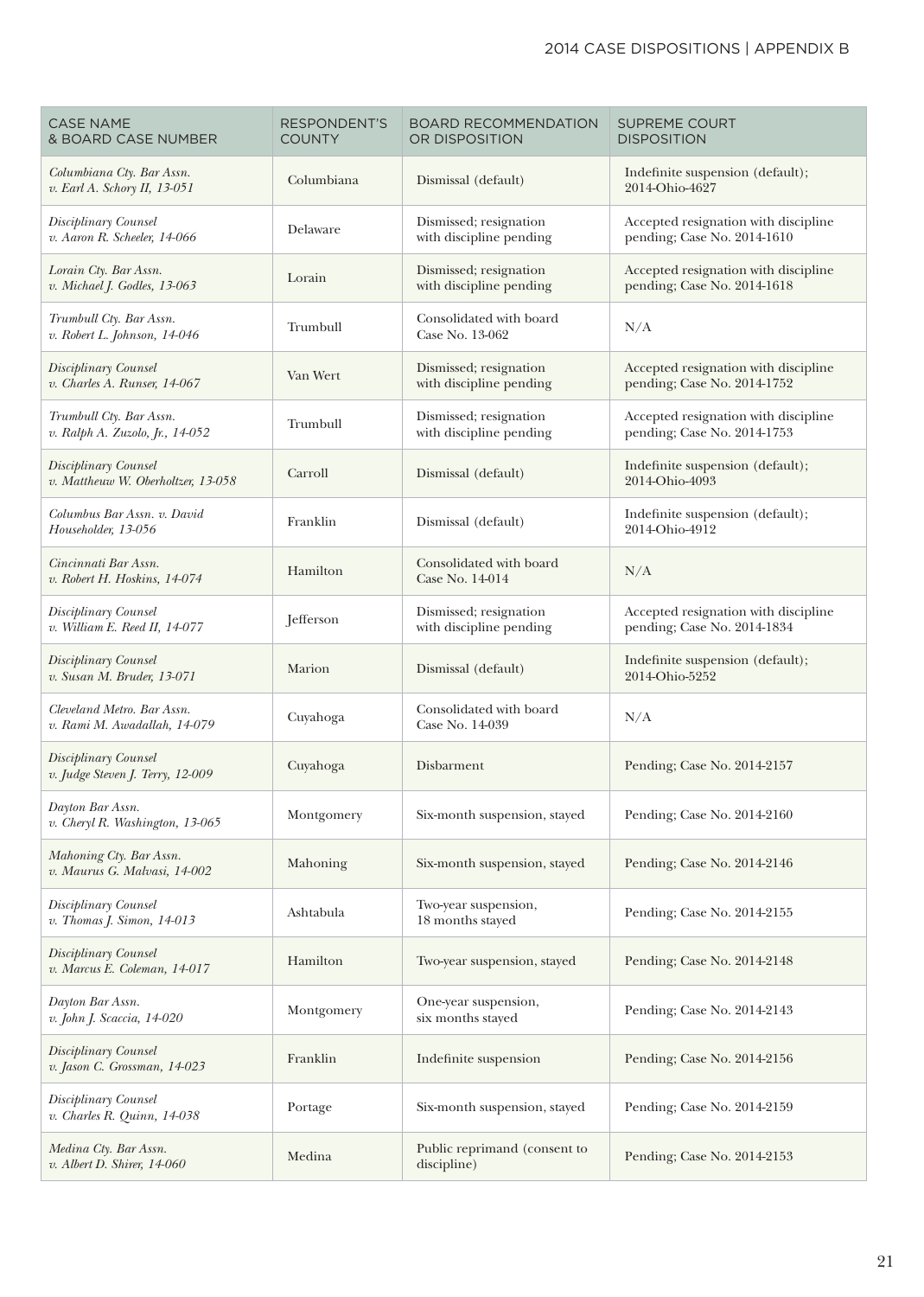## ANNUAL OPERATING EXPENDITURES (2012 TO 2015)

|                                       | FY 2012 <sup>1</sup><br>(Actual) | FY 2013<br>(Actual) | FY 2014<br>(Actual) | FY 2015<br>(Budgeted) |
|---------------------------------------|----------------------------------|---------------------|---------------------|-----------------------|
| <b>Board Operations</b>               | \$835,360                        | \$724.148           | \$615,450           | \$829,780             |
| Grievance Committee<br>Reimbursements | \$1,633,140                      | \$1,740,814         | \$1,818,764         | \$1,850,000           |

## OPERATIONS BUDGET AND EXPENDITURES FY 2014 (JULY 1, 2013 TO JUNE 30, 2014)

|                                          | <b>ALLOCATED</b> | <b>SPENT</b>             |
|------------------------------------------|------------------|--------------------------|
|                                          |                  |                          |
| <b>TOTAL STAFF SALARIES AND BENEFITS</b> | \$<br>515,574    | \$436,799                |
| TOTAL NONPAYROLL PERSONAL SERVICES       | \$<br>50,000     | \$<br>24,390             |
| <b>Commissioner Per Diems</b>            | \$<br>45,000     | $\frac{2}{3}$<br>24,390  |
| <b>Temporary Employees</b>               | \$<br>5,000      | $\mathfrak{P}$<br>O      |
| <b>TOTAL MAINTENANCE</b>                 | 274,000<br>\$    | 153,929<br>\$            |
|                                          | \$               |                          |
| Telephone                                | 3,500            | $\frac{2}{3}$<br>1,955   |
| Postage                                  | \$<br>13,000     | $\frac{2}{3}$<br>8,625   |
| Maintenance and Repair                   | \$<br>2,000      | $\frac{1}{2}$<br>$\circ$ |
| <b>Supplies and Materials</b>            | \$<br>15,000     | $\updownarrow$<br>7,417  |
| Books, Subscriptions                     | \$<br>1,000      | $\frac{1}{2}$<br>1,190   |
| <b>Travel Reimbursement</b>              | \$<br>72,000     | $\frac{1}{2}$<br>50,335  |
| DC Search Committee                      | \$<br>2,500      | $\updownarrow$<br>1,196  |
| <b>Hearing Expenses</b>                  | 125,000<br>\$    | \$<br>49,403             |
| Miscellaneous Expenses                   | 40,000<br>\$     | $\mathfrak{P}$<br>33,809 |
|                                          |                  |                          |
| <b>TOTAL EQUIPMENT</b>                   | 15,000<br>\$     | \$<br>332                |
| <b>GRAND TOTAL</b>                       | \$<br>854,574    | \$615,450                |

<sup>&</sup>lt;sup>1</sup> In fiscal year 2012, the expenditures for direct expense reimbursements to certified grievance committees were included in the board's Operations Budget. Those reimbursement expenditures totaled \$93,991 in fiscal year 2012, making the board's adjusted operations expenditures for that year \$741,369.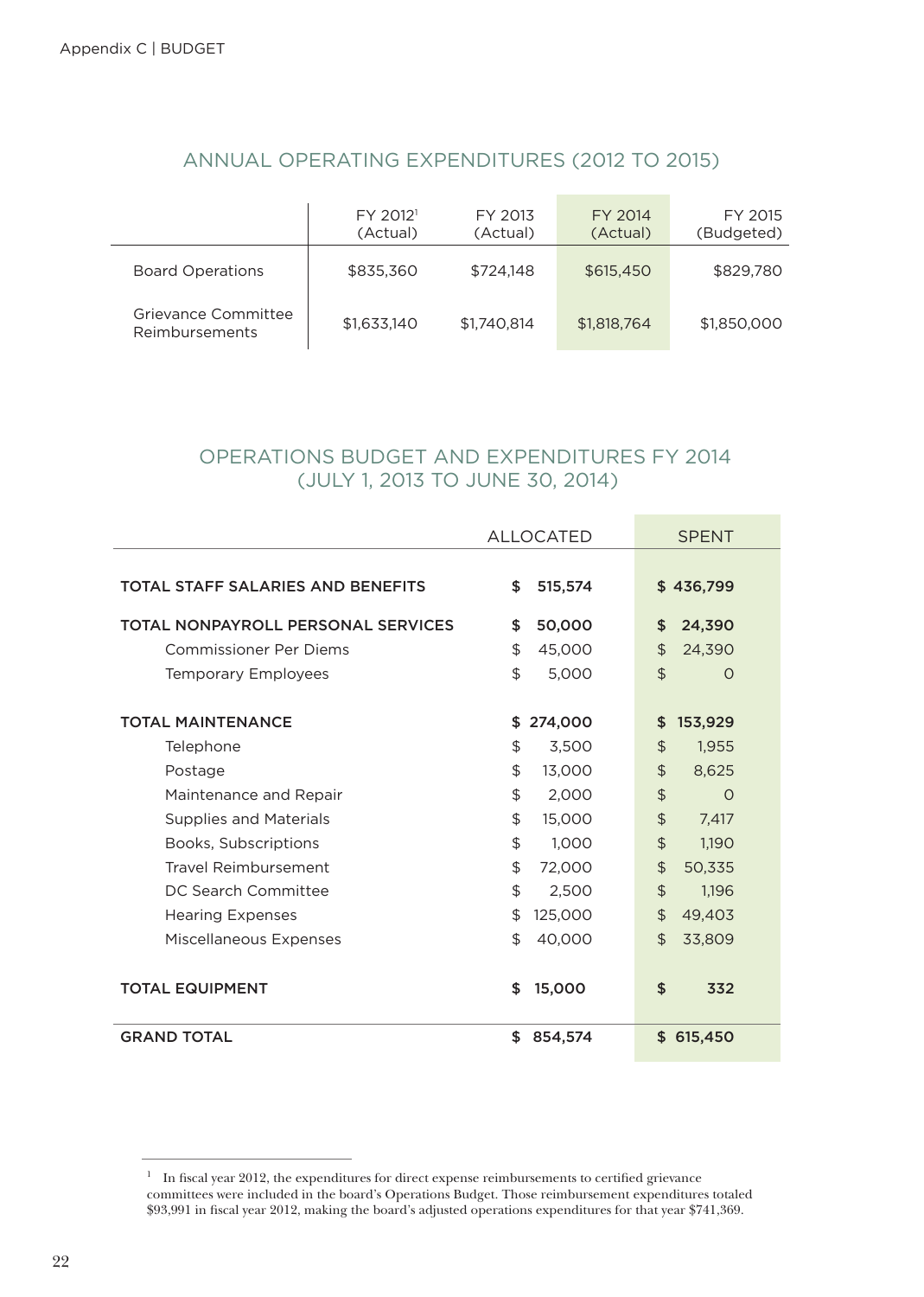## FISCAL YEAR 2014 TOTAL REIMBURSEMENTS TO CERTIFIED GRIEVANCE COMMITTEES FOR DISCIPLINARY-RELATED EXPENSES AND FILE INVENTORIES

| <b>GRAND TOTAL</b>                       | \$1,818,764          |
|------------------------------------------|----------------------|
| Cleveland Metropolitan Bar Association   | \$46,141             |
| <b>FILE INVENTORIES</b>                  | <b>REIMBURSEMENT</b> |
| <b>TOTAL</b>                             | \$1,772,623          |
| Wayne County Bar Association             | \$157                |
| Warren County Bar Association            | \$12,061             |
| Trumbull County Bar Association          | \$12,688             |
| Toledo Bar Association                   | \$173,441            |
| Stark County Bar Association             | \$35,257             |
| Ohio State Bar Association               | \$71,459             |
| Medina County Bar Association            | \$2,068              |
| Mahoning County Bar Association          | \$66,835             |
| Lorain County Bar Association            | \$101,877            |
| Lake County Bar Association              | \$14,185             |
| Findlay/Hancock County Bar Association   | \$6,658              |
| Erie-Huron Certified Grievance Committee | \$15,479             |
| Dayton Bar Association                   | \$176,364            |
| <b>Columbus Bar Association</b>          | \$275,517            |
| Columbiana County Bar Association        | \$6,200              |
| Cleveland Metropolitan Bar Association   | \$303,683            |
| <b>Clermont County Bar Association</b>   | \$0                  |
| Cincinnati Bar Association               | \$238,849            |
| <b>Butler County Bar Association</b>     | \$17,927             |
| Ashtabula County Bar Association         | \$15,984             |
| Allen County Bar Association             | \$4,280              |
| Akron Bar Association                    | \$221,654            |
| CERTIFIED GRIEVANCE COMMITTEE            | <b>REIMBURSEMENT</b> |
|                                          |                      |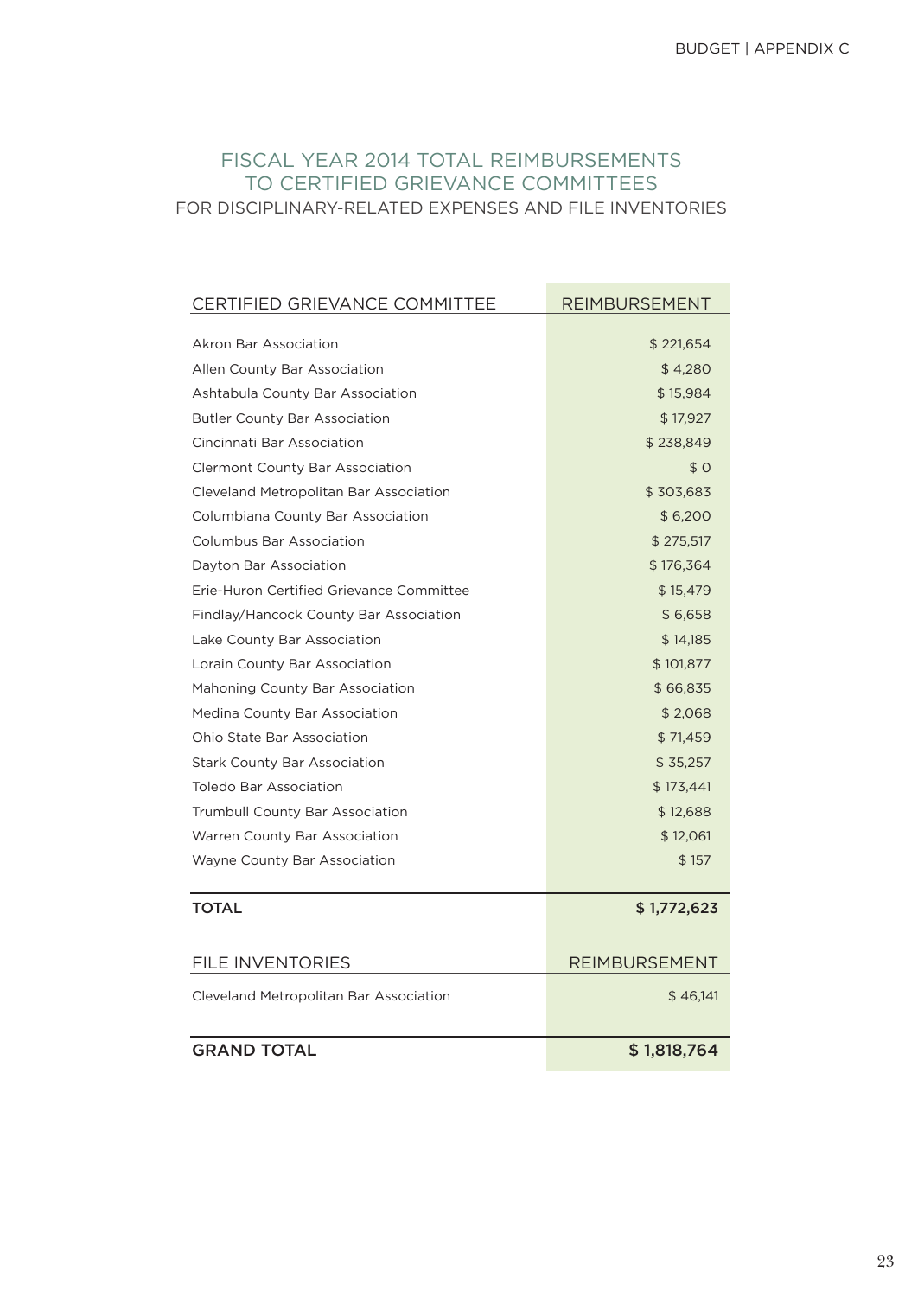Published by February 2015